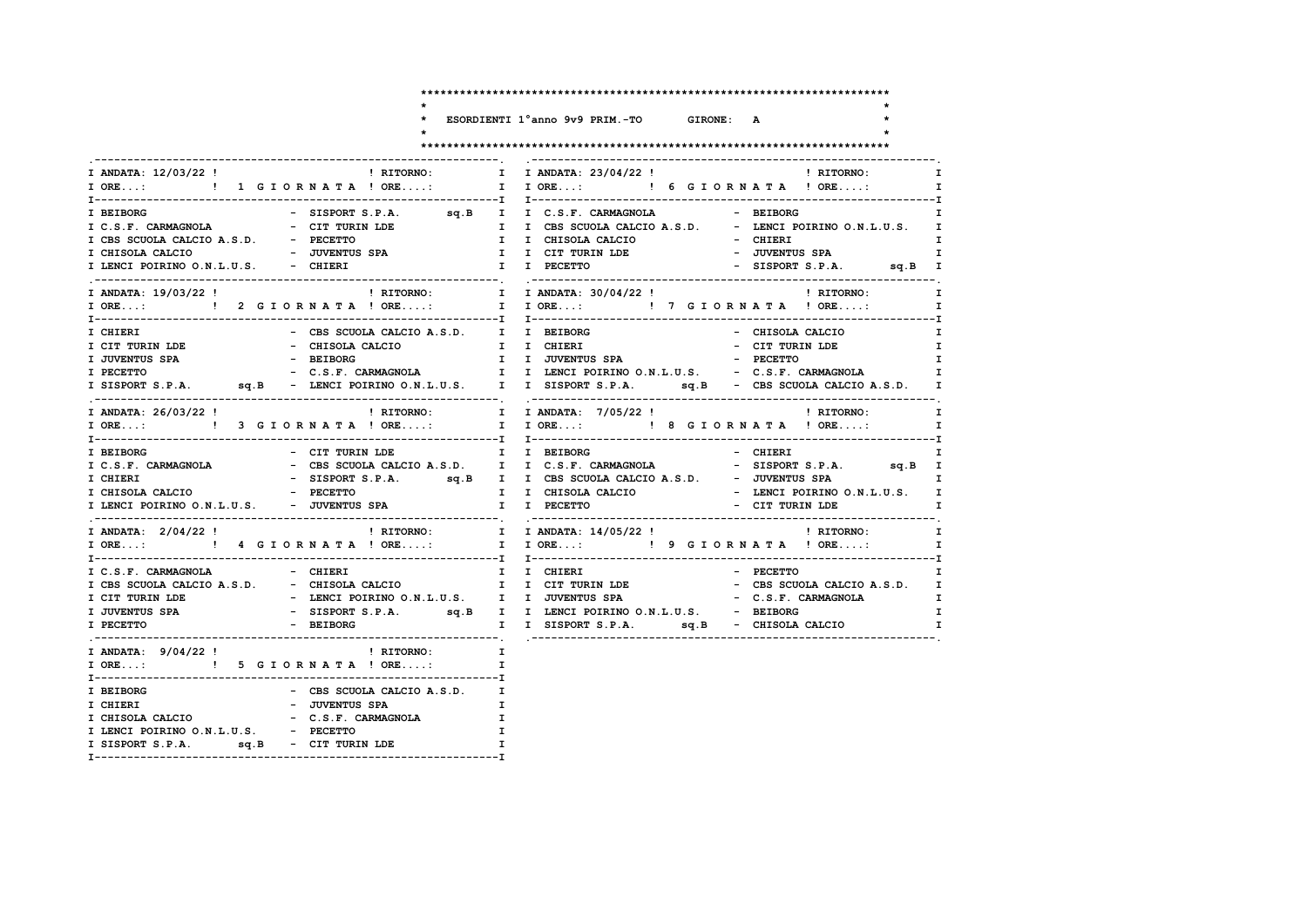| __________________________                                                 |                                |                              |  |                                    |  |
|----------------------------------------------------------------------------|--------------------------------|------------------------------|--|------------------------------------|--|
| COMITATO<br>PIEMONTE V.AOSTA   ** ESORDIENTI 1°anno 9v9 PRIM.-TO GIRONE: A | ** ELENCO CAMPI DA GIOCO **    |                              |  |                                    |  |
| SOCIETA'                                                                   | I CAMPOI DENOMINAZIONE CAMPO   | LOCALITA' CAMPO              |  | ORA   INDIRIZZO                    |  |
| <b>BEIBORG</b>                                                             | 46   TOTTA                     | <b>BORGARETTO - BEINASCO</b> |  | $ 16:00 $ VIA FRATELLI CERVI, 8    |  |
| C.S.F. CARMAGNOLA                                                          | 9021   PALASPORT               | CARMAGNOLA                   |  | $114:45$ $1$ CORSO ROMA 24         |  |
| CBS SCUOLA CALCIO A.S.D.                                                   | 638   SINTETICO "CAVORETTO"    | TORINO                       |  | DOM   9:30   CORSO SICILIA 58      |  |
| CHISOLA CALCIO                                                             | 909   SINTETICO "DINO MAROLA"  | <b>VINOVO</b>                |  | 15:30   VIA DEL CASTELLO, 3        |  |
| LENCI POIRINO O.N.L.U.S.                                                   | 425   COMUNALE                 | POIRINO                      |  | 15:30   VIA FONTE ANTICO 16        |  |
| CHIERI                                                                     | 3701   SINTETICO ADB C7 ROSATO | CHIERI                       |  | 17:00   STRADA ANDEZENO, 76        |  |
| CIT TURIN LDE                                                              | 636   SINTETICO "CIT TURIN"    | TORINO                       |  | 16:00   CORSO FERRUCCI 63          |  |
| <b>JUVENTUS SPA</b>                                                        | 909   SINTETICO "DINO MAROLA"  | <b>VINOVO</b>                |  | DOM   12:30   VIA DEL CASTELLO, 3  |  |
| PECETTO                                                                    | 403   GIORGIO FERRINI          | PECETTO TORINESE             |  | 15:00   VIA BUSELLO - ZONA TRE VIE |  |
| SISPORT S.P.A.<br>sq.B                                                     | 1802   SISPORT CAMPO A         | SETTIMO TORINESE             |  | 15:00   VIA SANTA CRISTINA 1       |  |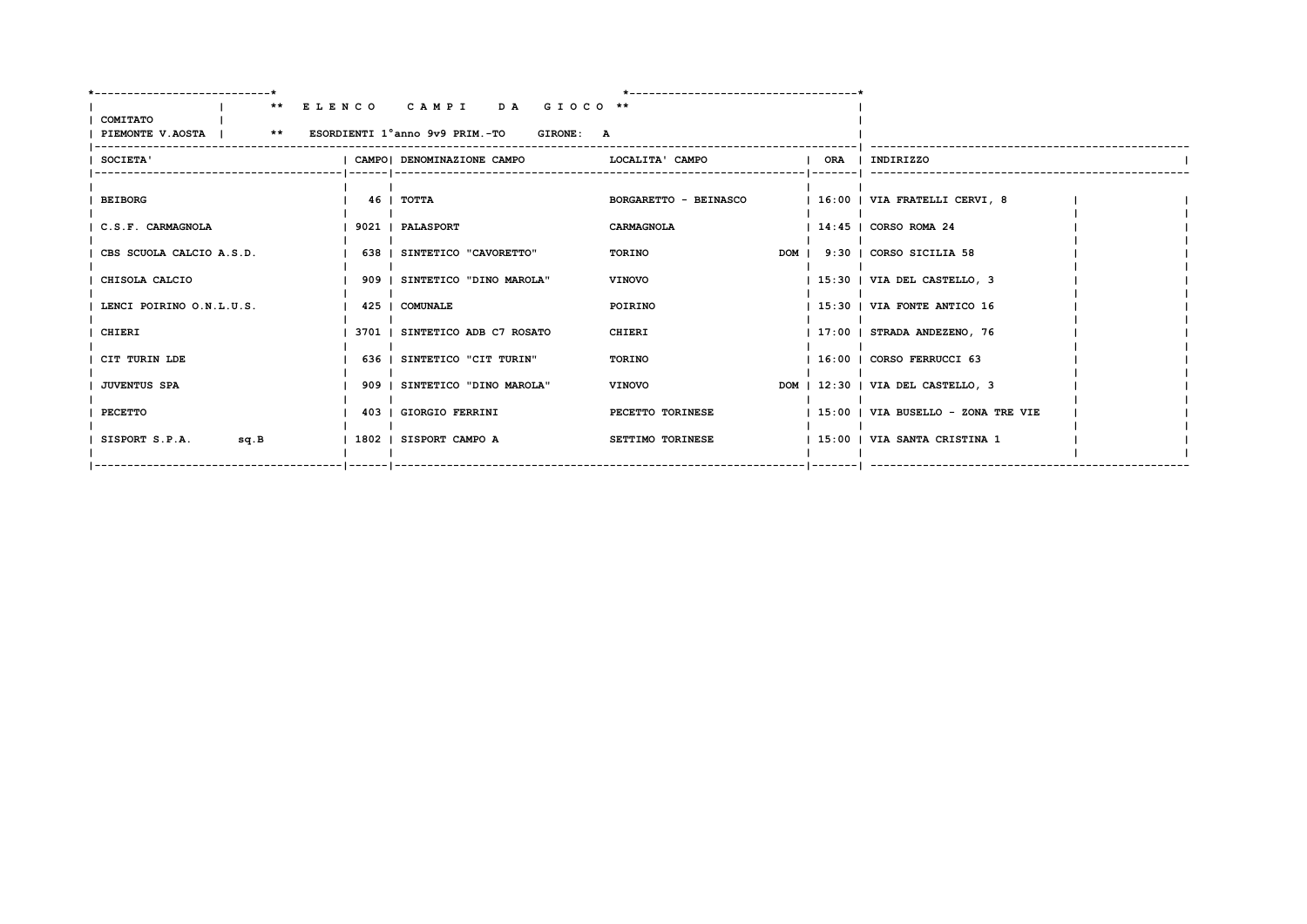$\star$  $\star$ 

 $\star$ 

\* ESORDIENTI 1°anno 9v9 PRIM.-TO GIRONE: B

 $\ddot{\phantom{1}}$ 

 $\star$ 

|--|--|--|--|

| I ANDATA: 12/03/22 ! PHITORNO:              |                                                        | I I ANDATA: 23/04/22 !         RITORNO:                                                                                                                |                                                 | I.                           |
|---------------------------------------------|--------------------------------------------------------|--------------------------------------------------------------------------------------------------------------------------------------------------------|-------------------------------------------------|------------------------------|
| I ORE: ! 1 G I O R N A T A ! ORE:           |                                                        | I IORE: ! 6 GIORNATA ! ORE:                                                                                                                            |                                                 | $\mathbf{I}$                 |
| I LUCENTO                                   | - ALPIGNANO                                            |                                                                                                                                                        |                                                 | I.                           |
| I POZZOMAINA S.R.L. S.S.D. - LASCARIS       |                                                        | I I ACCADEMIA TORINO CALCIO - ALPIGNANO<br>I I PRO EUREKA - POZZOMATNA                                                                                 | - POZZOMAINA S.R.L. S.S.D. I                    |                              |
| I PRO EUREKA                                |                                                        | - ACCADEMIA TORINO CALCIO II I SISPORT S.P.A. A CENISIA AR.L.                                                                                          |                                                 | $\mathbf{I}$                 |
|                                             |                                                        |                                                                                                                                                        | - LASCARIS                                      | $\mathbf{I}$                 |
| I VANCHIGLIA 1915                           | - SISPORT S.P.A.                                       | I I VANCHIGLIA 1915                                                                                                                                    | - LUCENTO                                       | $\mathbf{I}$                 |
|                                             |                                                        |                                                                                                                                                        |                                                 | $\mathbf{I}$                 |
|                                             |                                                        | I ANDATA: 19/03/22! PHITORNO: T I ANDATA: 30/04/22! PHITORNO: I CRE: PHITORNO: I CRE: I CRE: I CRE<br>I CRE: I CRE: I CRE: I CRE: I CRE: I CRE: I CRE: |                                                 | $\mathbf{I}$                 |
| I ACCADEMIA TORINO CALCIO - VANCHIGLIA 1915 |                                                        |                                                                                                                                                        | - PRO EUREKA                                    | I.                           |
|                                             |                                                        |                                                                                                                                                        |                                                 |                              |
| I ALPIGNANO<br>I CENISIA A R.L.             |                                                        |                                                                                                                                                        | - ACCADEMIA TORINO CALCIO I<br>- SISPORT S.P.A. |                              |
| I LASCARIS                                  | - LUCENTO<br>- PRO EUREKA                              | I I LASCARIS<br>I I LUCENTO                                                                                                                            | - TORINO F.C. S.P.A.                            | $\mathbf{I}$<br>$\mathbf{I}$ |
|                                             |                                                        | I SISPORT S.P.A. - TORINO F.C. S.P.A. I I POZZOMAINA S.R.L. S.S.D. - VANCHIGLIA 1915                                                                   |                                                 | I.                           |
|                                             |                                                        |                                                                                                                                                        |                                                 |                              |
|                                             |                                                        |                                                                                                                                                        |                                                 | $\mathbf{I}$                 |
|                                             |                                                        | I ANDATA: 26/03/22! ! RITORNO: I I ANDATA: 7/05/22! ! RITORNO:<br>I ORE: ! 3 GIORNATA!ORE: I I ORE: ! 8 GIORNATA ! ORE:                                |                                                 | $\mathbf{I}$                 |
|                                             |                                                        |                                                                                                                                                        |                                                 |                              |
| I LASCARIS                                  | - ALPIGNANO                                            | I I ACCADEMIA TORINO CALCIO - SISPORT S.P.A.                                                                                                           |                                                 | $\mathbf{I}$                 |
| I LUCENTO                                   | - SISPORT S.P.A.<br>I I LUCENTO                        |                                                                                                                                                        | - LASCARIS                                      | $\mathbf{I}$                 |
|                                             |                                                        | I POZZOMAINA S.R.L. S.S.D. - CENISIA A R.L. I I PRO EUREKA                                                                                             | - CENISIA A R.L. I                              |                              |
|                                             |                                                        |                                                                                                                                                        | - POZZOMAINA S.R.L. S.S.D. I                    |                              |
|                                             |                                                        |                                                                                                                                                        | - ALPIGNANO                                     | $\mathbf{I}$                 |
| I ANDATA: 2/04/22 !                         |                                                        | ! RITORNO: I I ANDATA: 14/05/22 !                                                                                                                      | ! RITORNO: I                                    |                              |
|                                             |                                                        |                                                                                                                                                        |                                                 | $\mathbf{I}$                 |
| I ACCADEMIA TORINO CALCIO - LUCENTO         |                                                        |                                                                                                                                                        |                                                 | $\mathbf{I}$                 |
| I CENISIA A R.L.                            | - ALPIGNANO                                            |                                                                                                                                                        |                                                 | $\mathbf{I}$                 |
| I PRO EUREKA                                |                                                        | - TORINO F.C. S.P.A. I I LASCARIS - ACCADEMIA TORINO CALCIO I                                                                                          |                                                 |                              |
| I SISPORT S.P.A.                            |                                                        | - POZZOMAINA S.R.L. S.S.D. I I POZZOMAINA S.R.L. S.S.D. - LUCENTO                                                                                      |                                                 | $\mathbf{I}$                 |
| I VANCHIGLIA 1915                           | - LASCARIS                                             | I I POZZOMAINA S.R.L. S.S.D. - LUCENTO<br>I I SISPORT S.P.A. - PRO EUREKA                                                                              |                                                 | $\mathbf{I}$                 |
| I ANDATA: $9/04/22$ !                       | ! RITORNO:                                             | $\mathbf{I}$                                                                                                                                           |                                                 |                              |
|                                             | I ORE: ! 5 G I OR N A T A ! ORE:                       | $\mathbf{I}$                                                                                                                                           |                                                 |                              |
| I ALPIGNANO                                 | - SISPORT S.P.A.                                       | $\mathbf{I}$                                                                                                                                           |                                                 |                              |
| I LASCARIS                                  | $\mathbf{I}$<br>- CENISIA A R.L.                       |                                                                                                                                                        |                                                 |                              |
| I LUCENTO                                   | - PRO EUREKA                                           | $\mathbf{I}$                                                                                                                                           |                                                 |                              |
|                                             | I POZZOMAINA S.R.L. S.S.D. - ACCADEMIA TORINO CALCIO I |                                                                                                                                                        |                                                 |                              |
| I TORINO F.C. S.P.A. - VANCHIGLIA 1915      | $\mathbf{r}$                                           |                                                                                                                                                        |                                                 |                              |
|                                             |                                                        |                                                                                                                                                        |                                                 |                              |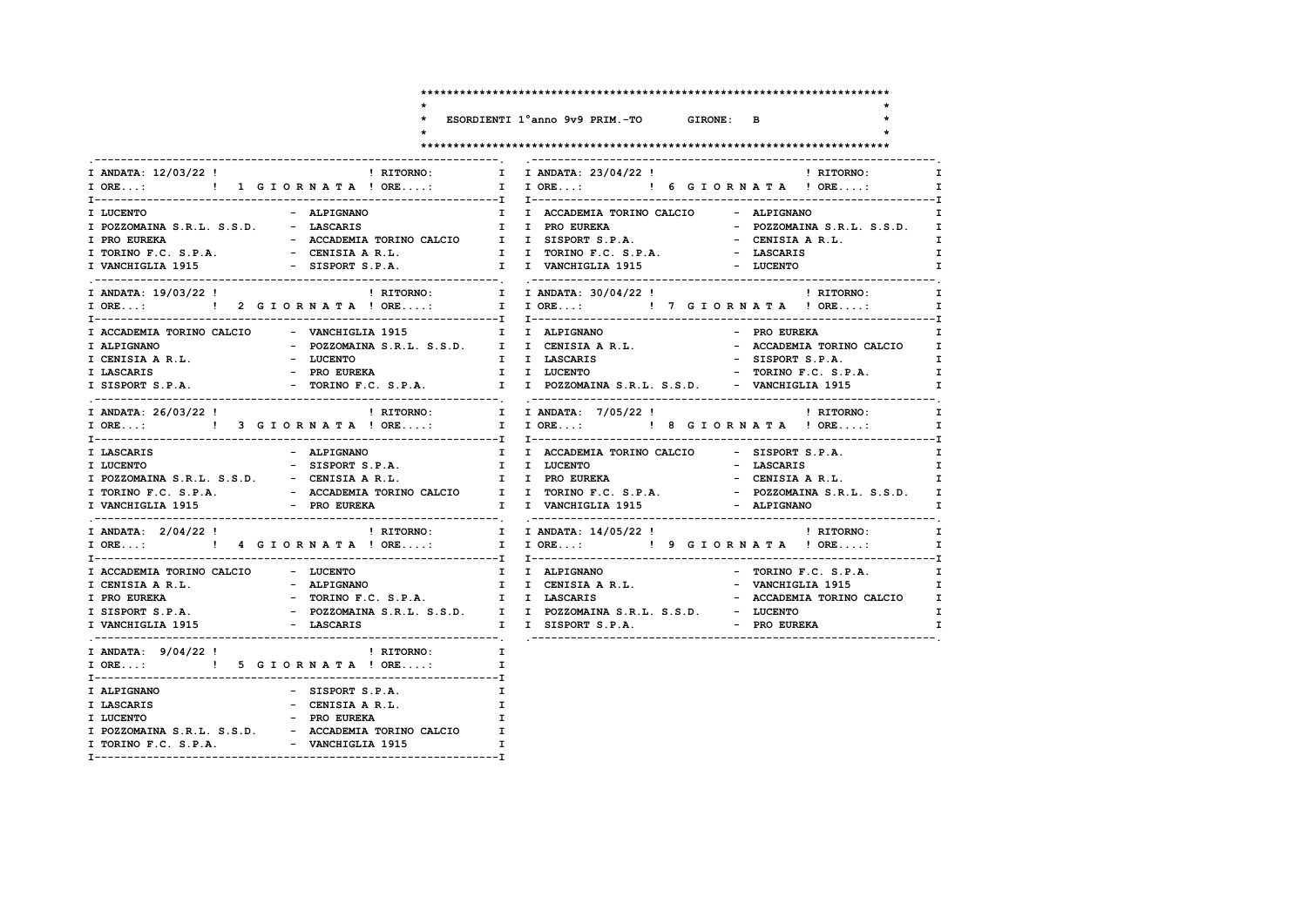| ------------------------*                                                  |                                                 |                   |  |                                        |  |
|----------------------------------------------------------------------------|-------------------------------------------------|-------------------|--|----------------------------------------|--|
| COMITATO<br>PIEMONTE V.AOSTA   ** ESORDIENTI 1°anno 9v9 PRIM.-TO GIRONE: B | ** ELENCO CAMPI DA GIOCO **                     |                   |  |                                        |  |
| SOCIETA'                                                                   | I CAMPOI DENOMINAZIONE CAMPO                    | LOCALITA' CAMPO   |  | ORA   INDIRIZZO                        |  |
| LUCENTO                                                                    | 637   SINTETICO "RICONDA"                       | TORINO            |  | 15:30   CORSO LOMBARDIA 107            |  |
| POZZOMAINA S.R.L. S.S.D.                                                   | 673   SINTETICO "POZZOMAINA"                    | TORINO            |  | 14:30   VIA MONTE ORTIGARA 78          |  |
| PRO EUREKA                                                                 | 522   GUIDO SATTIN                              | SETTIMO TORINESE  |  | $1.15:00$ $\mid$ VIA TORINO 89         |  |
| TORINO F.C. S.P.A.                                                         | 9052   SINTETICO ADB C9 ORBASSANO N.1 ORBASSANO |                   |  | 14:30   VIA GOZZANO 11                 |  |
| VANCHIGLIA 1915                                                            | 641   SINTETICO "GASPARE TALLIA"                | TORINO            |  | $1.14:30$ $1.71A$ E.RAGAZZONI 2        |  |
| ACCADEMIA TORINO CALCIO                                                    | 1019   SINTETICO ADB C7 "POLIGRU"               | <b>GRUGLIASCO</b> |  | 16:30   CORSO ALLAMANO, 125            |  |
| ALPIGNANO                                                                  | 13   ALLENDE                                    | ALPIGNANO         |  | DOM   17:00   VIA MIGLIARONE, 12       |  |
| CENISIA A R.L.                                                             | 654   SINTETICO "CENISIA"                       | TORINO            |  | 15:30   VIA REVELLO                    |  |
| <b>LASCARIS</b>                                                            | 6011   SINTETICO "SOFFIETTI B"                  | PIANEZZA          |  | DOM   12:00   VIA CLAVIERE 16          |  |
| SISPORT S.P.A.                                                             | 658   SINTETICO "ALESSIO PARLATO"               | TORINO            |  | DOM   11:15   STRADA DELLE CACCE 38/22 |  |
|                                                                            |                                                 |                   |  |                                        |  |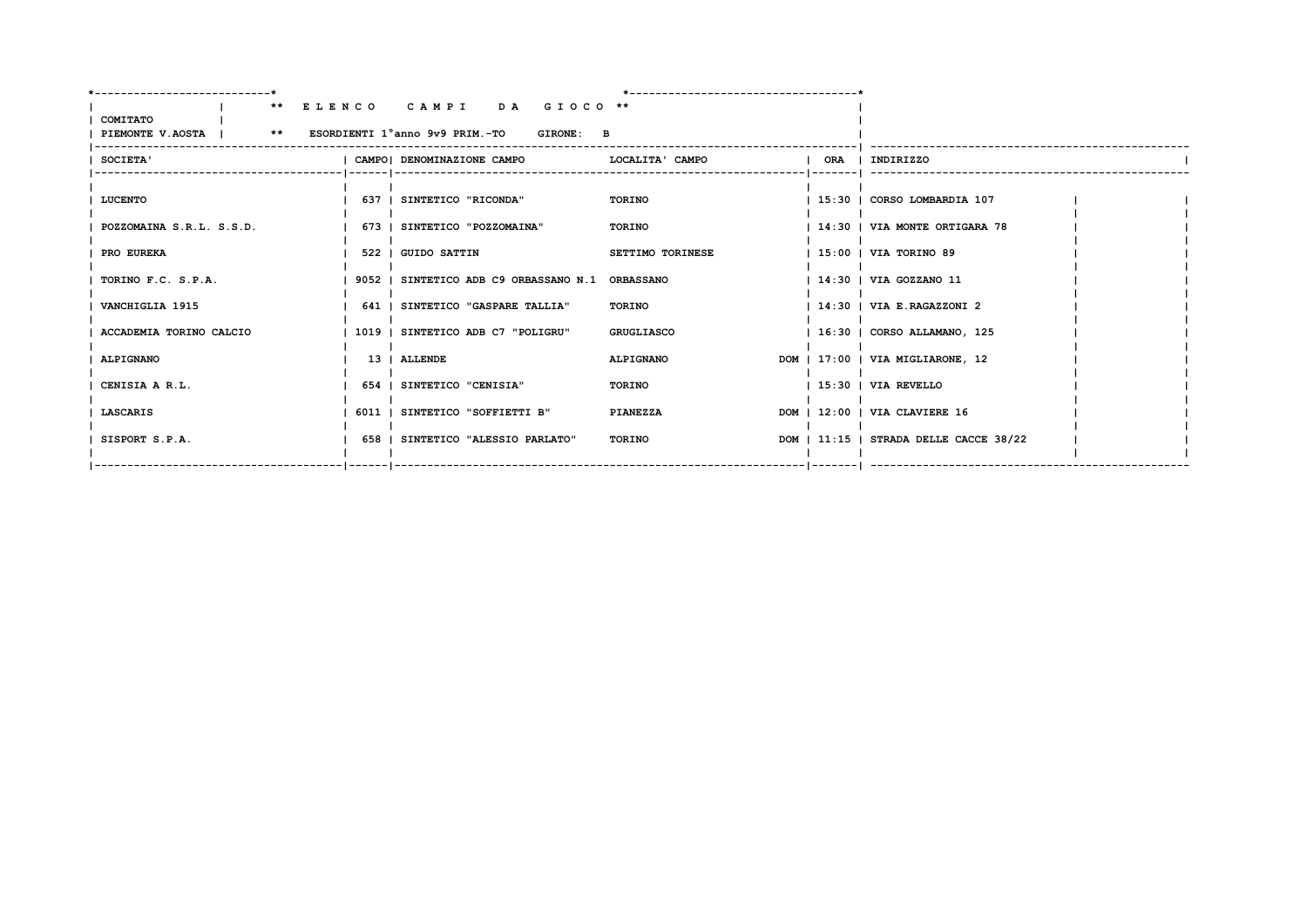$\ddot{\phantom{0}}$  $\star$  $\star$ 

ESORDIENTI 1°anno 9v9 PRIM.-TO GIRONE: C

٠L.

 $\mathbf{r}$  $\star$ 

| I ANDATA: 12/03/22 ! I RITORNO: I                                                                                                                                                                                                                                                                                                                                                                                                                      | I ANDATA: $23/04/22$ ! $\qquad \qquad$ ! RITORNO:<br>$\mathbf{I}$                                        |
|--------------------------------------------------------------------------------------------------------------------------------------------------------------------------------------------------------------------------------------------------------------------------------------------------------------------------------------------------------------------------------------------------------------------------------------------------------|----------------------------------------------------------------------------------------------------------|
| I ORE: ! 1 G I O R N A T A ! ORE:                                                                                                                                                                                                                                                                                                                                                                                                                      | I I ORE: ! 6 G I O R N A T A ! ORE:                                                                      |
|                                                                                                                                                                                                                                                                                                                                                                                                                                                        | $\mathbf{I}$                                                                                             |
|                                                                                                                                                                                                                                                                                                                                                                                                                                                        | $\mathbf{I}$                                                                                             |
| I PRO COLLEGNO COLLEGNESE - LASCARIS                                                                                                                                                                                                                                                                                                                                                                                                                   | sq.C I I PRO COLLEGNO COLLEGNESE - LUCENTO<br>sq.C I                                                     |
| I ROSTA CALCIO                                                                                                                                                                                                                                                                                                                                                                                                                                         | - RANGERS SAVONERA COLLEGNO I I ROSTA CALCIO $-$ BSR GRUGLIASCO I                                        |
| I VIRTUS CALCIO                                                                                                                                                                                                                                                                                                                                                                                                                                        | - BEPPE VIOLA CALCIO          I   I SPAZIO TALENT SOCCER                 PANGERS SAVONERA COLLEGNO     I |
| I ANDATA: 19/03/22 !<br>! RITORNO:                                                                                                                                                                                                                                                                                                                                                                                                                     | I I ANDATA: 30/04/22!<br>! RITORNO:                                                                      |
|                                                                                                                                                                                                                                                                                                                                                                                                                                                        | $\mathbf{I}$                                                                                             |
|                                                                                                                                                                                                                                                                                                                                                                                                                                                        |                                                                                                          |
| I BEPPE VIOLA CALCIO - LUCENTO                                                                                                                                                                                                                                                                                                                                                                                                                         | sq.C I I BEPPE VIOLA CALCIO   PRO COLLEGNO COLLEGNESE   I                                                |
| $sq.C$ - PIANEZZA<br>I LASCARIS                                                                                                                                                                                                                                                                                                                                                                                                                        | I I BSR GRUGLIASCO<br>- SPAZIO TALENT SOCCER I                                                           |
| I PRO COLLEGNO COLLEGNESE - BSR GRUGLIASCO I I LUCENTO                                                                                                                                                                                                                                                                                                                                                                                                 | $sq.C$ - PIANEZZA<br>$\mathbf{I}$                                                                        |
| I RANGERS SAVONERA COLLEGNO - VIRTUS CALCIO                                                                                                                                                                                                                                                                                                                                                                                                            | I I RANGERS SAVONERA COLLEGNO - LASCARIS 59.C I                                                          |
|                                                                                                                                                                                                                                                                                                                                                                                                                                                        |                                                                                                          |
| I ANDATA: 26/03/22 !                                                                                                                                                                                                                                                                                                                                                                                                                                   | ! RITORNO: I I ANDATA: 7/05/22 !<br>! RITORNO:<br>$\mathbf{I}$                                           |
|                                                                                                                                                                                                                                                                                                                                                                                                                                                        |                                                                                                          |
| - BEPPE VIOLA CALCIO I I LASCARIS<br>I BSR GRUGLIASCO                                                                                                                                                                                                                                                                                                                                                                                                  | sq.C - SPAZIO TALENT SOCCER<br>$\mathbf{I}$                                                              |
| sq.C - RANGERS SAVONERA COLLEGNO I I PIANEZZA<br>I LUCENTO                                                                                                                                                                                                                                                                                                                                                                                             | - BEPPE VIOLA CALCIO I                                                                                   |
|                                                                                                                                                                                                                                                                                                                                                                                                                                                        | - PRO COLLEGNO COLLEGNESE I I PRO COLLEGNO COLLEGNESE - RANGERS SAVONERA COLLEGNO I                      |
| $\begin{tabular}{lllllllllllllllllll} \texttt{I} & \texttt{PIANEZZA} & & & - & \texttt{PRO}\ \texttt{COLLEGNO} & \texttt{COLLEGNO} & \texttt{COLLEGNO} & \texttt{COLLEGNO} & & & \texttt{Sq.C} & & \texttt{I} & & \texttt{ROSTA}\ \texttt{CAL CIO} & & & - & \texttt{LASCARIS} & & & \texttt{sq.C} & & \texttt{I} & \texttt{ROSTA}\ \texttt{CAL CIO} & & & & & \texttt{Sq.C} & & \texttt{I} & & \texttt{ROSTA}\ \texttt{CAL CIO} & & & & & \texttt{Sq$ | - LUCENTO sq.C I                                                                                         |
| - SPAZIO TALENT SOCCER I I VIRTUS CALCIO<br>I VIRTUS CALCIO                                                                                                                                                                                                                                                                                                                                                                                            | - BSR GRUGLIASCO I                                                                                       |
| I ANDATA: 2/04/22 !                                                                                                                                                                                                                                                                                                                                                                                                                                    | ! RITORNO: I I ANDATA: 14/05/22 !     RITORNO: I                                                         |
|                                                                                                                                                                                                                                                                                                                                                                                                                                                        |                                                                                                          |
| sq.C - VIRTUS CALCIO<br>I LASCARIS                                                                                                                                                                                                                                                                                                                                                                                                                     | I I BEPPE VIOLA CALCIO - ROSTA CALCIO                                                                    |
| - BSR GRUGLIASCO<br>I PIANEZZA                                                                                                                                                                                                                                                                                                                                                                                                                         | I I BSR GRUGLIASCO                                                                                       |
| I PRO COLLEGNO COLLEGNESE - ROSTA CALCIO I I LUCENTO                                                                                                                                                                                                                                                                                                                                                                                                   | IASCO - LASCARIS 9q.C I<br>sq.C - VIRTUS CALCIO I                                                        |
|                                                                                                                                                                                                                                                                                                                                                                                                                                                        | I RANGERS SAVONERA COLLEGNO - BEPPE VIOLA CALCIO I I RANGERS SAVONERA COLLEGNO - PIANEZZA                |
|                                                                                                                                                                                                                                                                                                                                                                                                                                                        | I SPAZIO TALENT SOCCER - LUCENTO - Sq.C I I SPAZIO TALENT SOCCER - PRO COLLEGNO COLLEGNESE I             |
| I ANDATA: 9/04/22!<br>! RITORNO:                                                                                                                                                                                                                                                                                                                                                                                                                       | $\mathbf{I}$                                                                                             |
| I ORE: ! 5 G I OR N A T A ! ORE:                                                                                                                                                                                                                                                                                                                                                                                                                       | $\mathbf{I}$                                                                                             |
| - SPAZIO TALENT SOCCER I<br>I BEPPE VIOLA CALCIO                                                                                                                                                                                                                                                                                                                                                                                                       |                                                                                                          |
| - RANGERS SAVONERA COLLEGNO I<br>I BSR GRUGLIASCO                                                                                                                                                                                                                                                                                                                                                                                                      |                                                                                                          |
| I LUCENTO $sq.C$ - LASCARIS $sq.C$ I                                                                                                                                                                                                                                                                                                                                                                                                                   |                                                                                                          |
| I ROSTA CALCIO<br>- PIANEZZA                                                                                                                                                                                                                                                                                                                                                                                                                           | $\mathbf{I}$                                                                                             |
| - PRO COLLEGNO COLLEGNESE I<br>I VIRTUS CALCIO                                                                                                                                                                                                                                                                                                                                                                                                         |                                                                                                          |
|                                                                                                                                                                                                                                                                                                                                                                                                                                                        |                                                                                                          |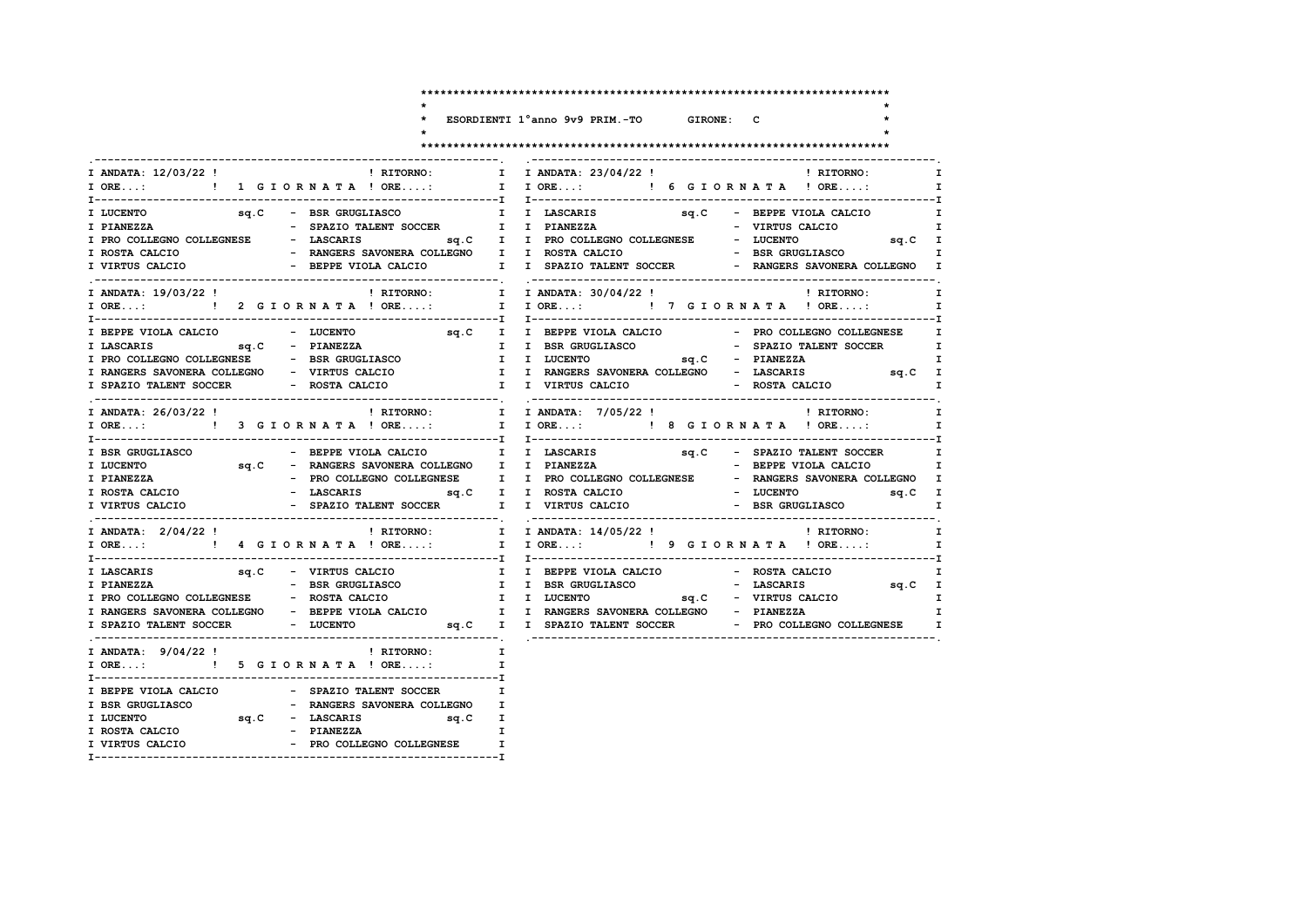| COMITATO                       |       | ** ELENCO CAMPI DA GIOCO **<br>PIEMONTE V.AOSTA   ** ESORDIENTI 1°anno 9v9 PRIM.-TO GIRONE: C |                      |  |                                       |  |
|--------------------------------|-------|-----------------------------------------------------------------------------------------------|----------------------|--|---------------------------------------|--|
| SOCIETA'                       |       | CAMPO  DENOMINAZIONE CAMPO                                                                    | LOCALITA' CAMPO      |  | ORA   INDIRIZZO                       |  |
| <b>LUCENTO</b><br>sq.C         |       | 637   SINTETICO "RICONDA"                                                                     | <b>TORINO</b>        |  | DOM   16:00   CORSO LOMBARDIA 107     |  |
| PIANEZZA                       |       | 9028   SINTETICO "COMUNALE B"                                                                 | <b>PIANEZZA</b>      |  | $114:30$ $I$ VIA FERRARI 3            |  |
| PRO COLLEGNO COLLEGNESE        |       | 207   BENDINI                                                                                 | COLLEGNO             |  | DOM   9:45   VIA ANTICA DI RIVOLI 15  |  |
| ROSTA CALCIO                   |       | 474   COMUNALE                                                                                | <b>ROSTA</b>         |  | $1$ 17:30 $\pm$ VIA PONATA 65         |  |
| VIRTUS CALCIO                  |       | 9073   SINTETICO ADB C9 "SPORT CLUB"                                                          | <b>VENARIA REALE</b> |  | 15:00   VIA GIUSEPPE DI VITTORIO 18   |  |
| BEPPE VIOLA CALCIO             |       | 676   SINTETICO "BEPPE VIOLA"                                                                 | TORINO               |  | DOM   17:00   VIA PALATUCCI 12        |  |
| <b>LASCARIS</b><br><b>SQ.C</b> | 6011  | SINTETICO "SOFFIETTI B"                                                                       | <b>PIANEZZA</b>      |  | DOM   17:00   VIA CLAVIERE 16         |  |
| RANGERS SAVONERA COLLEGNO      |       | $209$   G.FALCO                                                                               | SAVONERA - COLLEGNO  |  | 16:30   VIA VENARIA 109               |  |
| SPAZIO TALENT SOCCER           | 799 1 | SINTETICO "PELLERINA 1"                                                                       | TORINO               |  | $1$ 14:30 $\mid$ C. APPIO CLAUDIO 106 |  |
| <b>BSR GRUGLIASCO</b>          |       | 291   SINTETICO "COMUNALE"                                                                    | GRUGLIASCO           |  | 16:30   VIA LEONARDO DA VINCI 24      |  |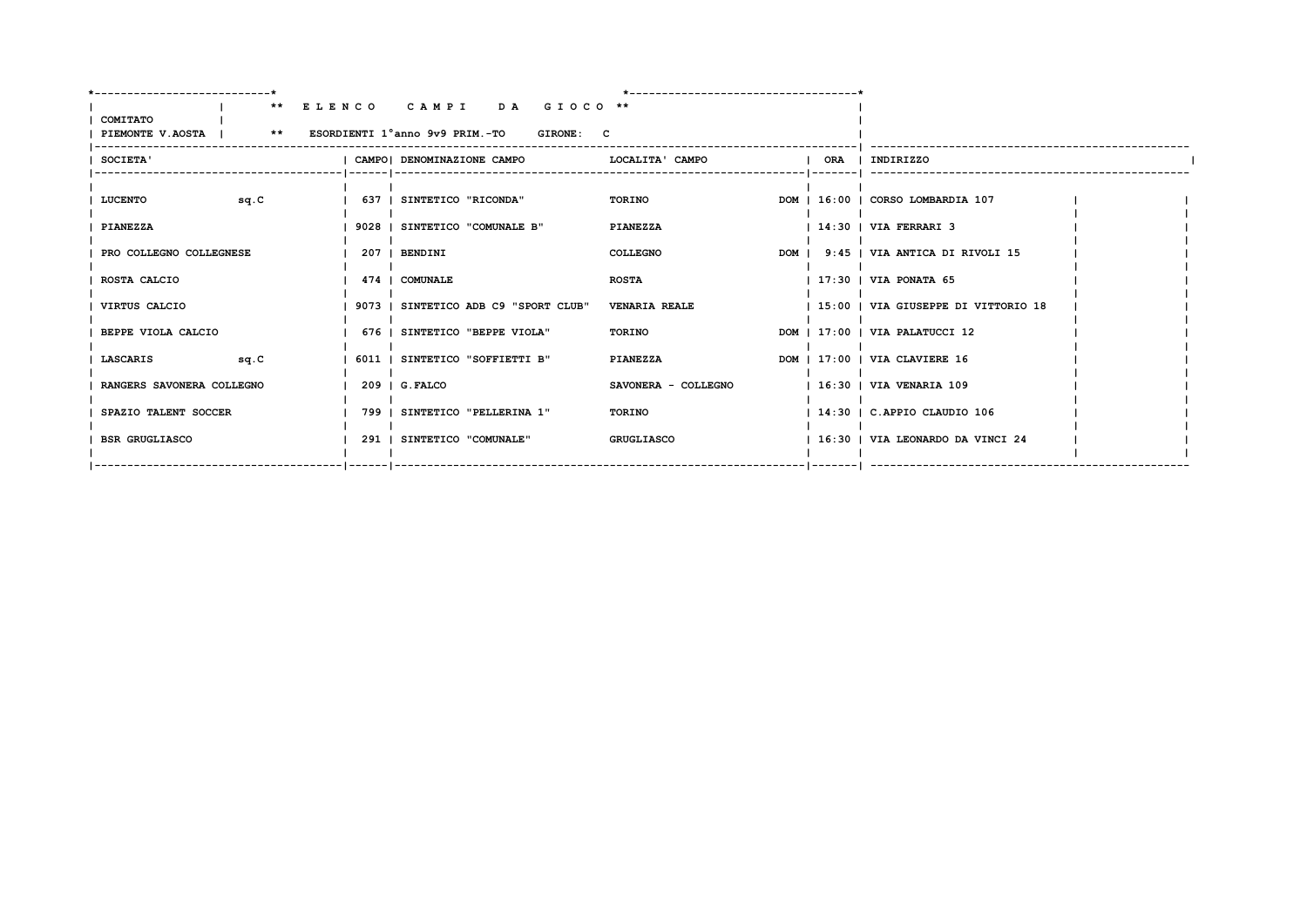$\ddot{\phantom{0}}$  $\star$ 

 $\star$ 

ESORDIENTI 1°anno 9v9 PRIM.-TO GIRONE: D

 $\mathbf{r}$ 

 $\star$ 

|                             |                                                                  | I ANDATA: 12/03/22 !                                   ! RITORNO:         I I ANDATA: 23/04/22 !                     ! RITORNO:<br>$\mathbf{I}$                   |
|-----------------------------|------------------------------------------------------------------|-------------------------------------------------------------------------------------------------------------------------------------------------------------------|
|                             | I ORE: ! 1 G I OR N A T A ! ORE:                                 | I I ORE: ! 6 G I O R N A T A ! ORE:                                                                                                                               |
|                             |                                                                  |                                                                                                                                                                   |
| I ATLETICO C.B.L.           | - VIRTUS MERCADANTE SSDARL I I ATLETICO C.B.L.                   | - BARCANOVA CALCIO                                                                                                                                                |
| I BORGARO NOBIS 1965        | - VIRTUS CIRIE'                                                  | I I BORGARO NOBIS 1965<br>- CALCIO SETTIMO                                                                                                                        |
|                             |                                                                  | I CALCIO SETTIMO <b>CALCIO</b> - BARCANOVA CALCIO <b>I</b> I GASSINOSANRAFFAELE - VIRTUS MERCADANTE SSDARL I                                                      |
|                             |                                                                  | I CASELLE CALCIO - MAPPANESE THE I TORINO F.C. S.P.A. sq.D - CASELLE CALCIO<br>$\mathbf{I}$ and $\mathbf{I}$                                                      |
|                             | I TORINO F.C. S.P.A. sq.D - GASSINOSANRAFFAELE I I VIRTUS CIRIE' | - MAPPANESE                                                                                                                                                       |
| I ANDATA: 19/03/22 !        |                                                                  |                                                                                                                                                                   |
|                             |                                                                  |                                                                                                                                                                   |
|                             |                                                                  |                                                                                                                                                                   |
| I BARCANOVA CALCIO          |                                                                  | - GASSINOSANRAFFAELE<br>$\mathbf{I}$                                                                                                                              |
| <b>I GASSINOSANRAFFAELE</b> | - ATLETICO C.B.L.                                                | - BORGARO NOBIS 1965               I     I   BARCANOVA CALCIO<br>- ATLETICO C.B.L.                       I      I   CALCIO SETTIMO<br>- TORINO F.C. S.P.A. sq.D I |
|                             |                                                                  |                                                                                                                                                                   |
|                             |                                                                  |                                                                                                                                                                   |
|                             |                                                                  | I VIRTUS MERCADANTE SSDARL - CASELLE CALCIO I I VIRTUS MERCADANTE SSDARL - VIRTUS CIRIE'                                                                          |
| I ANDATA: 26/03/22 !        |                                                                  | ! RITORNO: I I ANDATA: 7/05/22 !<br>$\mathbf{I}$<br>! RITORNO:                                                                                                    |
|                             |                                                                  | IORE: ! 3 GIORNATA ! ORE: I IORE: ! 8 GIORNATA ! ORE:                                                                                                             |
|                             | I ATLETICO C.B.L.                               VIRTUS CIRIE'    |                                                                                                                                                                   |
|                             | I BARCANOVA CALCIO - MAPPANESE                                   | I I BORGARO NOBIS 1965 - VIRTUS MERCADANTE SSDARL I                                                                                                               |
| I CALCIO SETTIMO            |                                                                  | $\mathbf{I}$                                                                                                                                                      |
| I CASELLE CALCIO            |                                                                  |                                                                                                                                                                   |
|                             |                                                                  | I TORINO F.C. S.P.A. sq.D - BORGARO NOBIS 1965 I I VIRTUS CIRIE' - GASSINOSANRAFFAELE I                                                                           |
| I ANDATA: 2/04/22 !         |                                                                  |                                                                                                                                                                   |
|                             |                                                                  | I ORE:  1 I ORE: I I ORE: I P GIORNATA ! ORE: I                                                                                                                   |
|                             |                                                                  | I BORGARO NOBIS 1965 - ATLETICO C.B.L.     I I BARCANOVA CALCIO   - VIRTUS CIRIE'<br>$\mathbf{I}$                                                                 |
|                             | I GASSINOSANRAFFAELE - CALCIO SETTIMO                            |                                                                                                                                                                   |
|                             | I TORINO F.C. S.P.A. sq.D - BARCANOVA CALCIO                     |                                                                                                                                                                   |
|                             | I VIRTUS CIRIE' <a></a> > - CASELLE CALCIO                       | I I MAPPANESE<br>- ATLETICO C.B.L. I                                                                                                                              |
|                             | I VIRTUS MERCADANTE SSDARL - MAPPANESE                           | I I VIRTUS MERCADANTE SSDARL - TORINO F.C. S.P.A. sq.D I                                                                                                          |
|                             | I ANDATA: $9/04/22$ ! (RITORNO: I                                |                                                                                                                                                                   |
|                             | I ORE: ! 5 G I O R N A T A ! ORE:                                | $\mathbf{I}$                                                                                                                                                      |
| I ATLETICO C.B.L.           |                                                                  |                                                                                                                                                                   |
| I BARCANOVA CALCIO          | - TORINO F.C. S.P.A. sq.D I<br>- VIRTUS MERCADANTE SSDARL I      |                                                                                                                                                                   |
|                             | I CALCIO SETTIMO - VIRTUS CIRIE'                                 | $\mathbf{I}$                                                                                                                                                      |
|                             | I CASELLE CALCIO - BORGARO NOBIS 1965 I                          |                                                                                                                                                                   |
| I MAPPANESE                 | - GASSINOSANRAFFAELE                                             | $\mathbf{I}$                                                                                                                                                      |
|                             |                                                                  |                                                                                                                                                                   |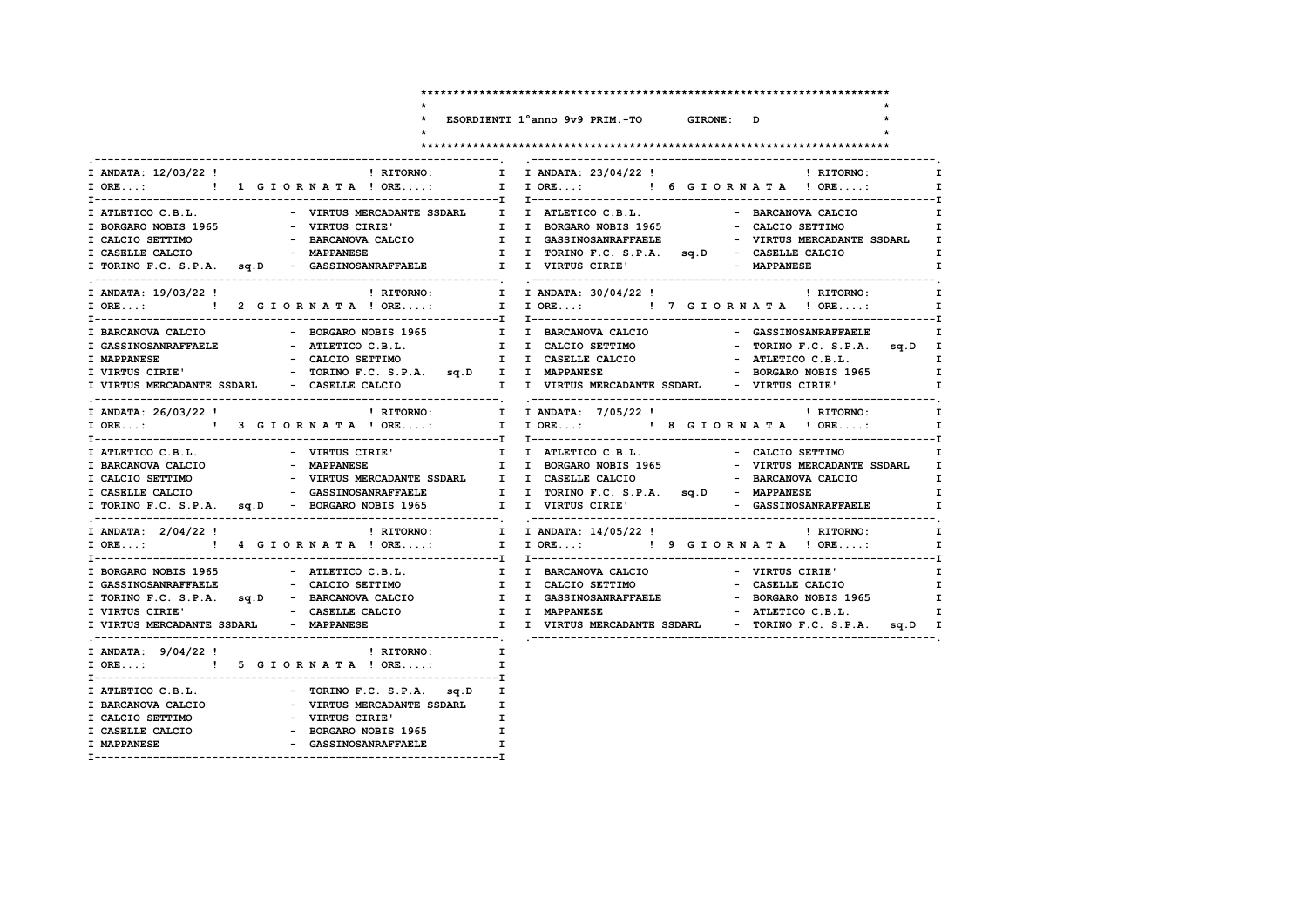|                                                                          | ** ELENCO CAMPI DA GIOCO **                  |                           |                                     |  |
|--------------------------------------------------------------------------|----------------------------------------------|---------------------------|-------------------------------------|--|
| COMITATO                                                                 |                                              |                           |                                     |  |
| PIEMONTE V.AOSTA           **     ESORDIENTI 1°anno 9v9 PRIM.-TO         | <b>GIRONE: D</b>                             |                           |                                     |  |
| <b>SOCIETA'</b>                                                          | CAMPO  DENOMINAZIONE CAMPO   LOCALITA' CAMPO |                           | ORA   INDIRIZZO                     |  |
|                                                                          |                                              | ------------------------- |                                     |  |
|                                                                          |                                              |                           |                                     |  |
| ATLETICO C.B.L.                                                          | 2515   COMUNALE                              | <b>CAFASSE</b>            | 15:00   VIA GIANOGLIO               |  |
|                                                                          |                                              |                           |                                     |  |
| <b>BORGARO NOBIS 1965</b>                                                | 1204   SINTETICO "MAGGIONI"                  | <b>BORGARO TORINESE</b>   | 17:00   VIA S.CRISTINA 9            |  |
| CALCIO SETTIMO                                                           | 899   PRIMO LEVI                             | SETTIMO TORINESE          | 16:00   VIA PRIMO LEVI, 6           |  |
|                                                                          |                                              |                           |                                     |  |
| CASELLE CALCIO                                                           | 146   COMUNALE "N.1" ERBA NATURALE           | CASELLE T.SE              | 15:00   VIA ALLE FABBRICHE, 127/129 |  |
|                                                                          |                                              |                           |                                     |  |
| <b>BARCANOVA CALCIO</b>                                                  | 2210   SINTETICO "BARCANOVA"                 | TORINO                    | 14:15   VIA OCCIMIANO 17            |  |
| <b>GASSINOSANRAFFAELE</b>                                                | 4001   SINTETICO "BERTOLINI"                 | <b>GASSINO TORINESE</b>   | 16:30   VIA DIAZ                    |  |
|                                                                          |                                              |                           |                                     |  |
| <b>MAPPANESE</b>                                                         | 4125   COMUNALE B                            | <b>MAPPANO</b>            | 14:30   VIA GALVANI 48              |  |
|                                                                          |                                              |                           |                                     |  |
| VIRTUS CIRIE'                                                            | 201   SERGIO BRUNERO                         | CIRIE                     | 16:00   VIA BIAUNE                  |  |
| VIRTUS MERCADANTE SSDARL                                                 | 742   SINTETICO "MERCADANTE"                 | TORINO                    | 16:45   VIA MERCADANTE, 133         |  |
|                                                                          |                                              |                           |                                     |  |
| TORINO F.C. sq.D (Squadra Femminile)   754   SINTETICO ADB SPORT VILLAGE |                                              | COLLEGNO                  | 16:30   VIA SERGIO ALLEGRI 15       |  |
|                                                                          |                                              |                           |                                     |  |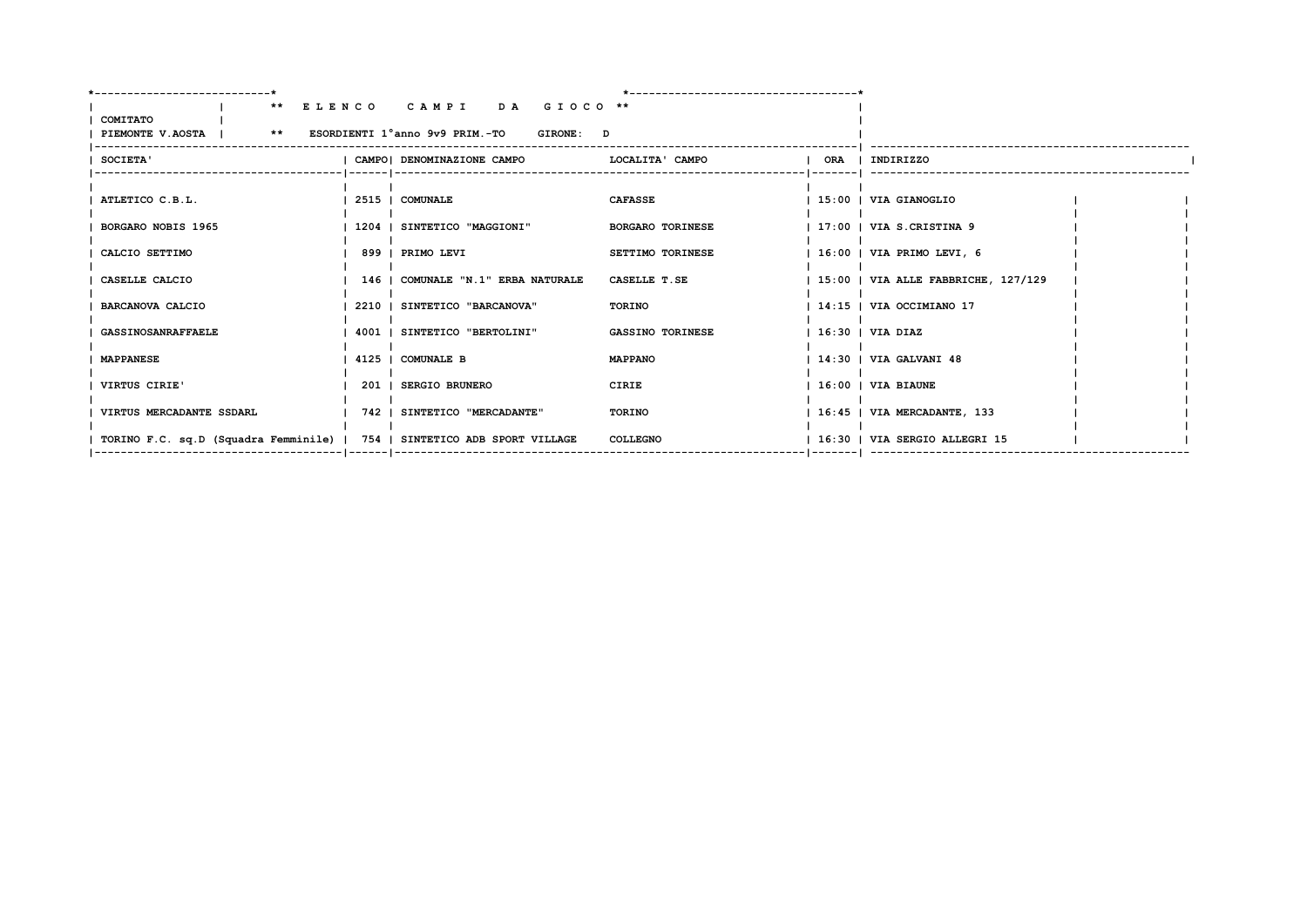GIRONE: E

 $\ddot{\phantom{0}}$ 

 $\star$ 

 $\star$ 

# ESORDIENTI 1°anno 9v9 PRIM.-TO

 $\mathbf{r}$ 

 $\star$ 

| I ANDATA: 12/03/22 !<br>I ORE: ! 1 G I O R N A T A ! ORE:                                                                                                                                                                                                                                                                                                                                                                                                                                                                     | ! RITORNO: I                            | I ANDATA: 23/04/22 ! PRITORNO:<br>I I ORE: ! 6 G I O R N A T A ! ORE:                                                                                                                            | $\mathbf{I}$                                                          |
|-------------------------------------------------------------------------------------------------------------------------------------------------------------------------------------------------------------------------------------------------------------------------------------------------------------------------------------------------------------------------------------------------------------------------------------------------------------------------------------------------------------------------------|-----------------------------------------|--------------------------------------------------------------------------------------------------------------------------------------------------------------------------------------------------|-----------------------------------------------------------------------|
| I BACIGALUPO<br>I DORINA<br>I MIRAFIORI A.S.D.                                   VANCHIGLIA 1915         sq.B     I     I   DORINA<br>I PSG SSDARL<br>I Riposa - CBS SCUOLA CALCIO A.Ssq.B I I Riposa - PSG SSDARL                                                                                                                                                                                                                                                                                                            |                                         | - CHISOLA CALCIO sq.B I I ABSOLUTE S.G. LA LOGGIA - VANCHIGLIA 1915 sq.B I<br>- NICHELINO HESPERIA NO I I BACIGALUPO<br>- ABSOLUTE S.G. LA LOGGIA I I NICHELINO HESPERIA - CHISOLA CALCIO sq.B I | - CBS SCUOLA CALCIO A.Ssq.B I<br>- MIRAFIORI A.S.D. I<br>$\mathbf{I}$ |
| I ANDATA: 19/03/22 !<br>I ORE:  1 I ORE:  1 I ORE:  1 I ORE:  I I ORE:  I I ORE:  I I ORE                                                                                                                                                                                                                                                                                                                                                                                                                                     | ! RITORNO: I                            | I ANDATA: 30/04/22 !                                                                                                                                                                             | ! RITORNO:<br>$\mathbf{I}$<br>$\mathbf{I}$                            |
| I ABSOLUTE S.G. LA LOGGIA - DORINA<br>I CBS SCUOLA CALCIO A.Ssq.B - PSG SSDARL<br>I CHISOLA CALCIO 9q.B - MIRAFIORI A.S.D. I I MIRAFIORI A.S.D. - BACIGALUPO<br>1 Riposa - VANCHIGLIA 1915 sq.B I I Riposa - DORINA                                                                                                                                                                                                                                                                                                           |                                         | I I CBS SCUOLA CALCIO A.Ssq.B - NICHELINO HESPERIA I I CHISOLA CALCIO sq.B - ABSOLUTE S.G. LA LOGGIA I                                                                                           | I.<br>$\mathbf{I}$<br>$\mathbf{I}$                                    |
| I ANDATA: 26/03/22 !<br>I ORE: [ 3 GIORNATA ! ORE: I I ORE: [ 8 GIORNATA ! ORE:                                                                                                                                                                                                                                                                                                                                                                                                                                               |                                         | ! RITORNO: I I ANDATA: 7/05/22 !                                                                                                                                                                 | ! RITORNO:<br>$\mathbf{I}$<br>$\mathbf{I}$                            |
| I BACIGALUPO<br>I CBS SCUOLA CALCIO A.Ssq.B - VANCHIGLIA 1915 sq.B I I DORINA<br>$\mathbf{I}$ and $\mathbf{I}$                                                                                                                                                                                                                                                                                                                                                                                                                |                                         | - ABSOLUTE S.G. LA LOGGIA I I ABSOLUTE S.G. LA LOGGIA - NICHELINO HESPERIA                                                                                                                       | $\mathbf{I}$<br>- VANCHIGLIA 1915 sq.B I<br>$\mathbf{I}$              |
| I ANDATA: 2/04/22 !<br>IORE: 1 4 GIORNATA ! ORE: I IORE: 1 9 GIORNATA ! ORE: I                                                                                                                                                                                                                                                                                                                                                                                                                                                |                                         | ! RITORNO: T I ANDATA: 14/05/22 !                                                                                                                                                                | ! RITORNO:<br>$\mathbf{I}$                                            |
| I ABSOLUTE S.G. LA LOGGIA - MIRAFIORI A.S.D. I I CBS SCUOLA CALCIO A.Ssq.B - ABSOLUTE S.G. LA LOGGIA I<br>I DORINA<br>I PSG SSDARL<br>$\mathbf{I}$ and $\mathbf{I}$ and $\mathbf{I}$ and $\mathbf{I}$ and $\mathbf{I}$ and $\mathbf{I}$ and $\mathbf{I}$ and $\mathbf{I}$ and $\mathbf{I}$ and $\mathbf{I}$ and $\mathbf{I}$ and $\mathbf{I}$ and $\mathbf{I}$ and $\mathbf{I}$ and $\mathbf{I}$ and $\mathbf{I}$ and $\mathbf{I}$ and                                                                                        |                                         | - CBS SCUOLA CALCIO A.Ssq.B I I NICHELINO HESPERIA - PSG SSDARL                                                                                                                                  | $\mathbf{I}$<br>$\mathbf{I}$                                          |
| I ANDATA: $9/04/22$ ! I RITORNO: I<br>I ORE: ! 5 G I O R N A T A ! ORE:                                                                                                                                                                                                                                                                                                                                                                                                                                                       |                                         |                                                                                                                                                                                                  |                                                                       |
| I BACIGALUPO<br>- DORINA<br>$\begin{tabular}{lllllllllll} \texttt{I} & \texttt{CBS} & \texttt{CULC} & \texttt{CALCIO} & \texttt{SQ} & \texttt{SQ} & \texttt{SQ} & \texttt{SQ} & \texttt{SQ} & \texttt{SQ} & \texttt{SQ} & \texttt{SQ} & \texttt{SQ} & \texttt{SQ} & \texttt{SQ} & \texttt{SQ} & \texttt{SQ} & \texttt{SQ} & \texttt{SQ} & \texttt{SQ} & \texttt{SQ} & \texttt{SQ} & \texttt{SQ} & \texttt{SQ} & \texttt{SQ} & \texttt{S$<br>I VANCHIGLIA 1915 sq.B - NICHELINO HESPERIA<br>I Riposa - ABSOLUTE S.G. LA LOGGIA | I<br>$\mathbf{I}$ and $\mathbf{I}$<br>I |                                                                                                                                                                                                  |                                                                       |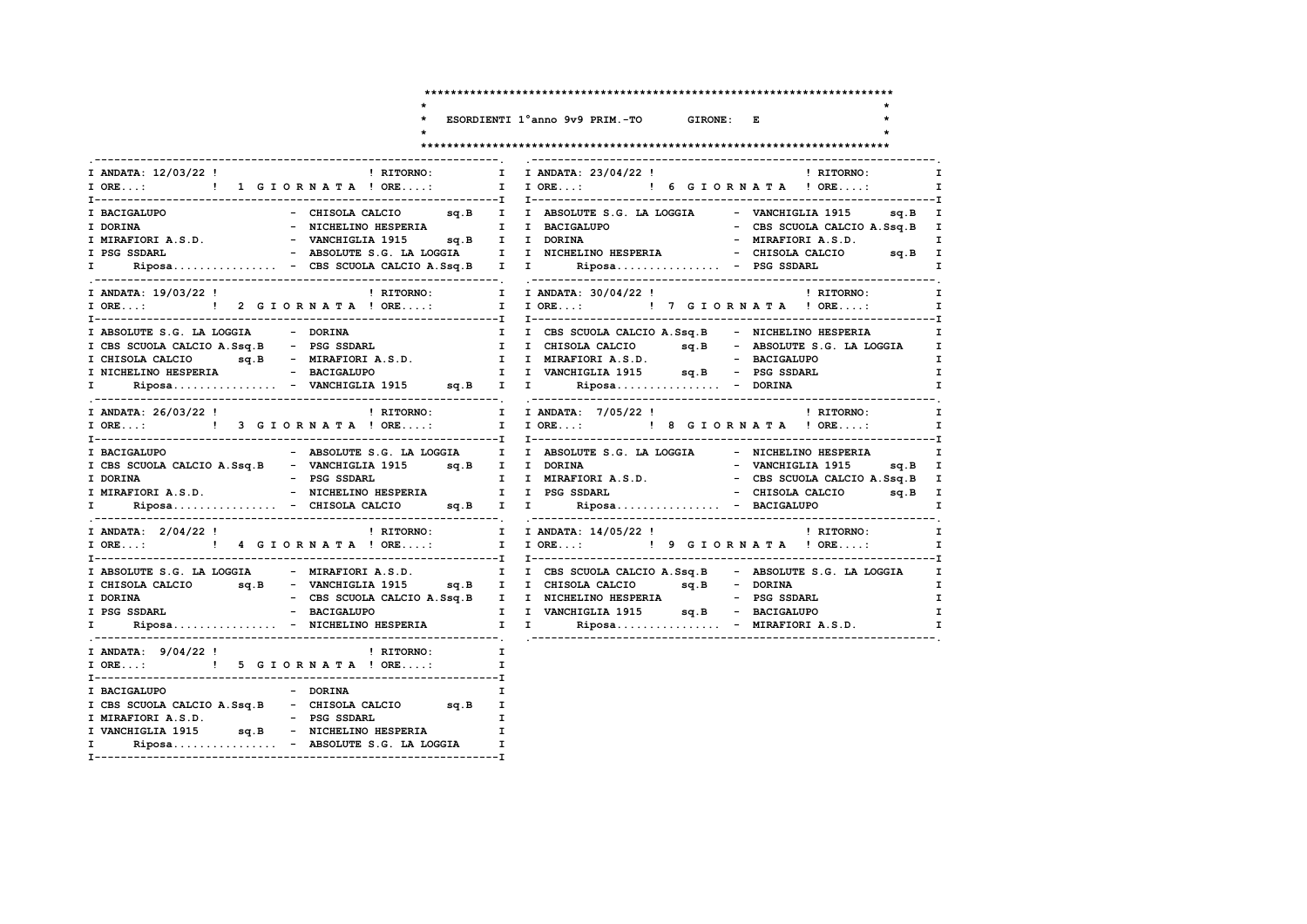|                                                                  | ** ELENCO CAMPI DA GIOCO **      |                 |  |                                  |  |
|------------------------------------------------------------------|----------------------------------|-----------------|--|----------------------------------|--|
| COMITATO<br>PIEMONTE V.AOSTA   ** ESORDIENTI 1°anno 9v9 PRIM.-TO | <b>GIRONE: E</b>                 |                 |  |                                  |  |
| <b>SOCIETA'</b>                                                  | CAMPO   DENOMINAZIONE CAMPO      | LOCALITA' CAMPO |  | ORA   INDIRIZZO                  |  |
| DORINA                                                           | 1216   SINTETICO ADB C9 VARANO   | TORINO          |  | 15:30   VIA ALFONSO VARANO 64    |  |
| MIRAFIORI A.S.D.                                                 | 695   SINTETICO "MONTEPONI"      | TORINO          |  | 16:00   VIA LUDOVICO GEYMONAT 11 |  |
| I PSG SSDARL                                                     | 418   FERRINI                    | PINO TORINESE   |  | 15:00   VIA VALLE MIGLIORETTI 36 |  |
| VANCHIGLIA 1915<br>sq.B                                          | 641   SINTETICO "GASPARE TALLIA" | TORINO          |  | DOM   14:30   VIA E.RAGAZZONI 2  |  |
| ABSOLUTE S.G. LA LOGGIA                                          | 4899   SINTETICO ADB C7          | LA LOGGIA       |  | $ 15:00 $ VIA DELLA CHIESA, 36   |  |
| <b>BACIGALUPO</b>                                                | 2368   SINTETICO "PASSO BUOLE A" | <b>TORINO</b>   |  | $1.16:30$   VIA BOSSOLI 76/B     |  |
| CBS SCUOLA CALCIO A.Ssq.B                                        | 638   SINTETICO "CAVORETTO"      | <b>TORINO</b>   |  | DOM   9:30   CORSO SICILIA 58    |  |
| CHISOLA CALCIO<br>sq.B                                           | 909   SINTETICO "DINO MAROLA"    | <b>VINOVO</b>   |  | 14:00   VIA DEL CASTELLO, 3      |  |
| NICHELINO HESPERIA                                               | 366   GIORGIO FERRINI            | NICHELINO       |  | DOM   16:30   VIA PRUNOTTO 17    |  |
|                                                                  |                                  |                 |  |                                  |  |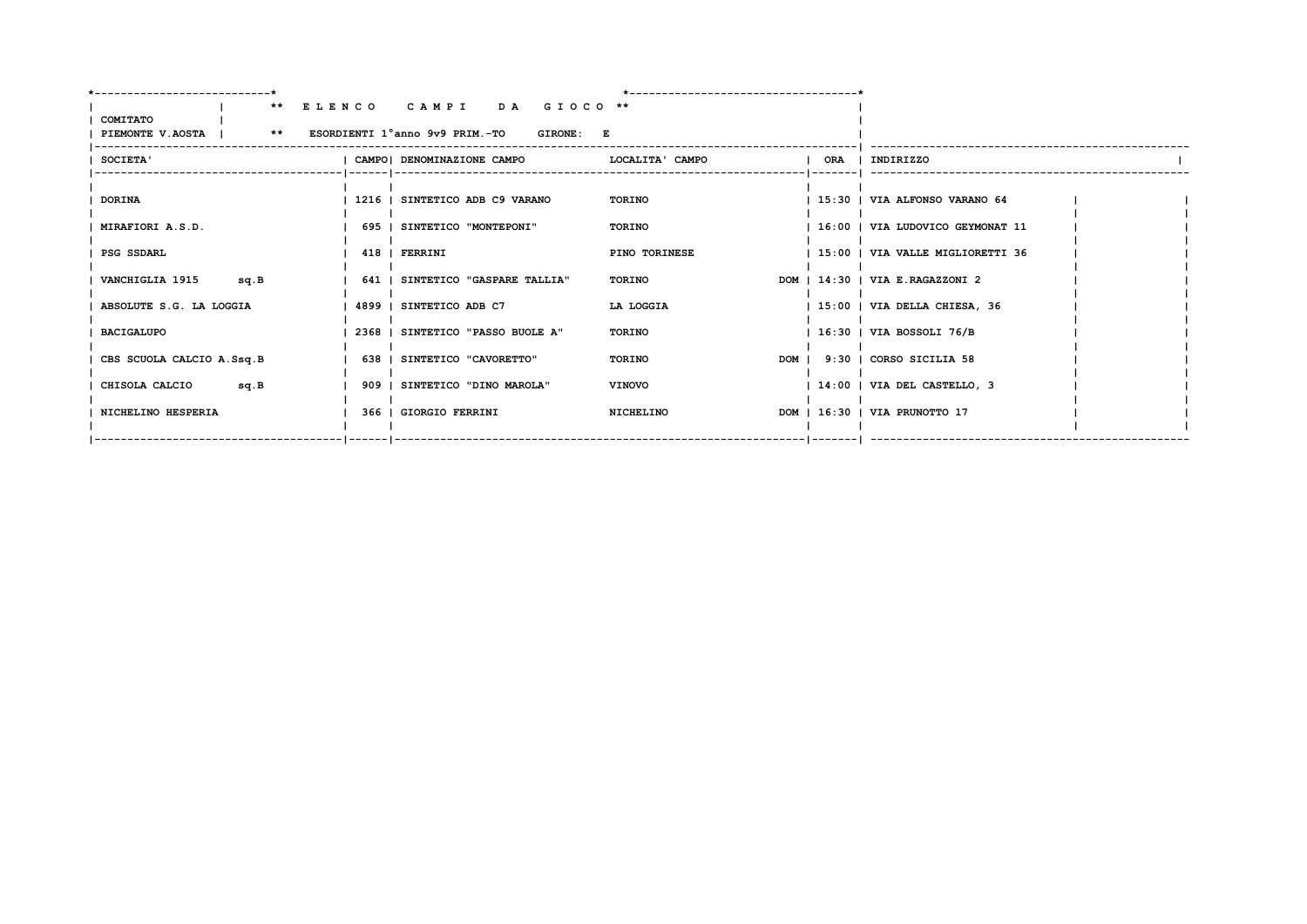ESORDIENTI 1°anno 9v9 PRIM.-TO GIRONE: F

 $\ddot{\phantom{0}}$  $\star$ 

 $\star$ 

## 

| I ANDATA: 12/03/22 !                  |      | ! RITORNO:                                        | $\mathbf{I}$ | I ANDATA: 23/04/22 !                                                                             |  | $\blacksquare$ $\blacksquare$ $\blacksquare$ $\blacksquare$ $\blacksquare$ $\blacksquare$ $\blacksquare$ $\blacksquare$ $\blacksquare$ $\blacksquare$ $\blacksquare$ $\blacksquare$ $\blacksquare$ $\blacksquare$ $\blacksquare$ $\blacksquare$ $\blacksquare$ $\blacksquare$ $\blacksquare$ $\blacksquare$ $\blacksquare$ $\blacksquare$ $\blacksquare$ $\blacksquare$ $\blacksquare$ $\blacksquare$ $\blacksquare$ $\blacksquare$ $\blacksquare$ $\blacksquare$ $\blacksquare$ $\blacks$ | I.           |
|---------------------------------------|------|---------------------------------------------------|--------------|--------------------------------------------------------------------------------------------------|--|--------------------------------------------------------------------------------------------------------------------------------------------------------------------------------------------------------------------------------------------------------------------------------------------------------------------------------------------------------------------------------------------------------------------------------------------------------------------------------------------|--------------|
|                                       |      | I ORE: ! 1 G I O R N A T A ! ORE:                 |              | I IORE: ! 6 GIORNATA ! ORE:                                                                      |  |                                                                                                                                                                                                                                                                                                                                                                                                                                                                                            | $\mathbf{I}$ |
|                                       |      | I BSR GRUGLIASCO sq.B - TORINESE 1894 ASD         |              | I CALCIO SETTIMO sq.B - TORINESE 1894 ASD                                                        |  |                                                                                                                                                                                                                                                                                                                                                                                                                                                                                            | I            |
| I LASCARIS                            | sq.B | - VENARIA REALE                                   |              | I I CALCIOS<br>I I LUCENTO                                                                       |  | sq.B - PRO EUREKA sq.B I                                                                                                                                                                                                                                                                                                                                                                                                                                                                   |              |
| <b>I MAPPANESE</b>                    | sq.C |                                                   |              | - CALCIO SETTIMO sq.B I I MAPPANESE sq.C - LASCARIS sq.B I                                       |  |                                                                                                                                                                                                                                                                                                                                                                                                                                                                                            |              |
| I ROSTA CALCIO sq.B - PRO EUREKA      |      |                                                   |              |                                                                                                  |  |                                                                                                                                                                                                                                                                                                                                                                                                                                                                                            |              |
| I SPAZIO TALENT SOCCER sq.B - LUCENTO |      |                                                   |              | sq.B I I ROSTA CALCIO sq.B - VENARIA REALE I I SPAZIO TALENT SOCCER sq.B - BSR GRUGLIASCO sq.B I |  |                                                                                                                                                                                                                                                                                                                                                                                                                                                                                            |              |
| I ANDATA: 19/03/22 !                  |      | ! RITORNO:                                        |              | I ANDATA: 30/04/22 !<br>$\mathbf{I}$                                                             |  | ! RITORNO:                                                                                                                                                                                                                                                                                                                                                                                                                                                                                 | $\mathbf{I}$ |
|                                       |      |                                                   |              |                                                                                                  |  |                                                                                                                                                                                                                                                                                                                                                                                                                                                                                            | $\mathbf{I}$ |
|                                       |      |                                                   |              | I CALCIO SETTIMO sq.B - SPAZIO TALENT SOCCER sq.B I I BSR GRUGLIASCO sq.B - ROSTA CALCIO sq.B I  |  |                                                                                                                                                                                                                                                                                                                                                                                                                                                                                            |              |
| I LUCENTO                             |      |                                                   |              |                                                                                                  |  |                                                                                                                                                                                                                                                                                                                                                                                                                                                                                            |              |
|                                       |      |                                                   |              |                                                                                                  |  |                                                                                                                                                                                                                                                                                                                                                                                                                                                                                            |              |
|                                       |      |                                                   |              |                                                                                                  |  |                                                                                                                                                                                                                                                                                                                                                                                                                                                                                            |              |
| I VENARIA REALE                       |      | - MAPPANESE 5q.C I I VENARIA REALE                |              |                                                                                                  |  | - LUCENTO                                                                                                                                                                                                                                                                                                                                                                                                                                                                                  | $sq.B$ I     |
| I ANDATA: 26/03/22 !                  |      |                                                   |              | ! RITORNO: I I ANDATA: 7/05/22 !                                                                 |  | ! RITORNO:                                                                                                                                                                                                                                                                                                                                                                                                                                                                                 | $\mathbf{I}$ |
|                                       |      | I ORE: ! 3 G I O R N A T A ! ORE:                 |              | I I ORE: ! 8 G I O R N A T A ! ORE:                                                              |  |                                                                                                                                                                                                                                                                                                                                                                                                                                                                                            | I            |
| I BSR GRUGLIASCO                      |      | sq.B - LUCENTO                                    |              | sq.B I I BSR. GRUGLIASCO sq.B - VENARIA REALE                                                    |  |                                                                                                                                                                                                                                                                                                                                                                                                                                                                                            |              |
|                                       |      |                                                   |              |                                                                                                  |  |                                                                                                                                                                                                                                                                                                                                                                                                                                                                                            |              |
|                                       |      |                                                   |              |                                                                                                  |  |                                                                                                                                                                                                                                                                                                                                                                                                                                                                                            |              |
|                                       |      |                                                   |              | I SPAZIO TALENT SOCCER SQ.B - MAPPANESE SQ.C I I ROSTA CALCIO SQ.B - LASCARIS SQ.B I             |  |                                                                                                                                                                                                                                                                                                                                                                                                                                                                                            |              |
|                                       |      |                                                   |              |                                                                                                  |  |                                                                                                                                                                                                                                                                                                                                                                                                                                                                                            |              |
| I ANDATA: 2/04/22 !                   |      | <b>EXECUTE:</b> I                                 |              | I ANDATA: 14/05/22 ! PHITORNO:                                                                   |  |                                                                                                                                                                                                                                                                                                                                                                                                                                                                                            | I.           |
|                                       |      |                                                   |              | I I ORE: ! 9 G I O R N A T A ! ORE:                                                              |  |                                                                                                                                                                                                                                                                                                                                                                                                                                                                                            | $\mathbf{I}$ |
| I CALCIO SETTIMO                      |      |                                                   |              |                                                                                                  |  | sq.B - BSR GRUGLIASCO sq.B I                                                                                                                                                                                                                                                                                                                                                                                                                                                               |              |
| I LUCENTO                             |      | sq.B - LASCARIS                                   |              | sq.B I I LUCENTO                                                                                 |  | sq.B - MAPPANESE<br>sq.C I                                                                                                                                                                                                                                                                                                                                                                                                                                                                 |              |
| <b>I MAPPANESE</b>                    | sq.C |                                                   |              |                                                                                                  |  |                                                                                                                                                                                                                                                                                                                                                                                                                                                                                            |              |
|                                       |      |                                                   |              |                                                                                                  |  |                                                                                                                                                                                                                                                                                                                                                                                                                                                                                            |              |
|                                       |      |                                                   |              |                                                                                                  |  |                                                                                                                                                                                                                                                                                                                                                                                                                                                                                            |              |
| I ANDATA: 9/04/22 !                   |      | ! RITORNO:                                        |              |                                                                                                  |  |                                                                                                                                                                                                                                                                                                                                                                                                                                                                                            |              |
|                                       |      | I ORE: ! 5 G I O R N A T A ! ORE:                 | $\mathbf{I}$ |                                                                                                  |  |                                                                                                                                                                                                                                                                                                                                                                                                                                                                                            |              |
| I BSR GRUGLIASCO                      |      | sq.B - MAPPANESE                                  | sq.C I       |                                                                                                  |  |                                                                                                                                                                                                                                                                                                                                                                                                                                                                                            |              |
| sq.B<br>I LASCARIS                    |      | - CALCIO SETTIMO sq.B I                           |              |                                                                                                  |  |                                                                                                                                                                                                                                                                                                                                                                                                                                                                                            |              |
|                                       |      | I ROSTA CALCIO 5q.B - SPAZIO TALENT SOCCER sq.B I |              |                                                                                                  |  |                                                                                                                                                                                                                                                                                                                                                                                                                                                                                            |              |
| I TORINESE 1894 ASD                   |      | - LUCENTO<br>sq.B I                               |              |                                                                                                  |  |                                                                                                                                                                                                                                                                                                                                                                                                                                                                                            |              |
| I VENARIA REALE                       |      | - PRO EUREKA sq.B I                               |              |                                                                                                  |  |                                                                                                                                                                                                                                                                                                                                                                                                                                                                                            |              |
|                                       |      |                                                   |              |                                                                                                  |  |                                                                                                                                                                                                                                                                                                                                                                                                                                                                                            |              |
|                                       |      |                                                   |              |                                                                                                  |  |                                                                                                                                                                                                                                                                                                                                                                                                                                                                                            |              |

 $\bullet$  $\star$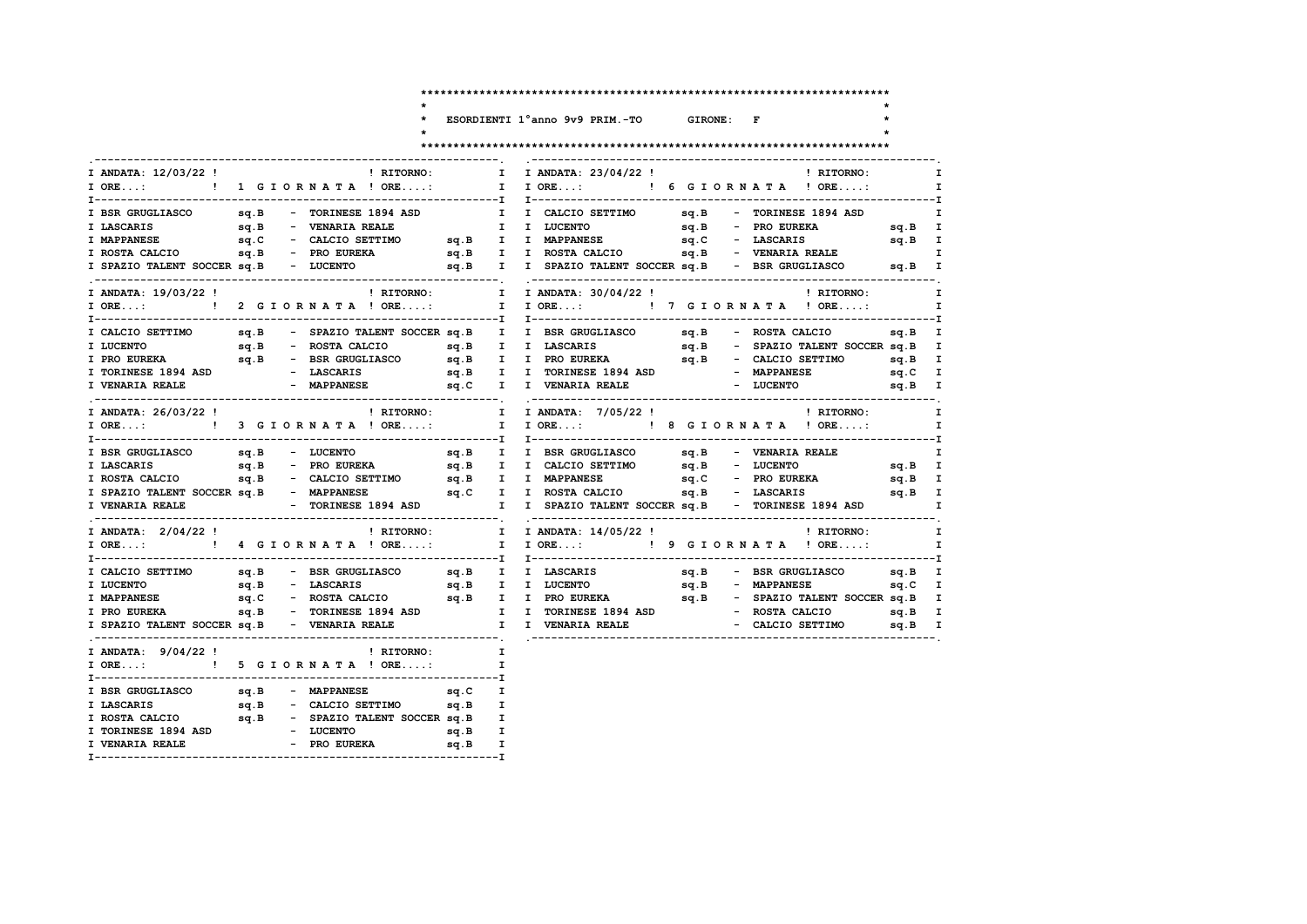| -----------------------*     |      |                                                                               |                      |  |                                       |  |
|------------------------------|------|-------------------------------------------------------------------------------|----------------------|--|---------------------------------------|--|
| COMITATO<br>PIEMONTE V.AOSTA |      | ** ELENCO CAMPI DA GIOCO **<br>** ESORDIENTI 1°anno 9v9 PRIM.-TO<br>GIRONE: F |                      |  |                                       |  |
| <b>SOCIETA'</b>              |      | CAMPO   DENOMINAZIONE CAMPO                                                   | LOCALITA' CAMPO      |  | ORA   INDIRIZZO                       |  |
| <b>BSR GRUGLIASCO</b>        | sq.B | 291   SINTETICO "COMUNALE"                                                    | <b>GRUGLIASCO</b>    |  | DOM   9:45   VIA LEONARDO DA VINCI 24 |  |
| <b>LASCARIS</b>              | sq.B | 6011   SINTETICO "SOFFIETTI B"                                                | PIANEZZA             |  | $18:30$   VIA CLAVIERE 16             |  |
| <b>MAPPANESE</b>             | sq.C | 1053   COMUNALE                                                               | <b>MAPPANO</b>       |  | DOM   16:00   VIA MARCONI, 3          |  |
| ROSTA CALCIO                 | sq.B | 474   COMUNALE                                                                | <b>ROSTA</b>         |  | DOM   10:00   VIA PONATA 65           |  |
| SPAZIO TALENT SOCCER sq. B   |      | 799   SINTETICO "PELLERINA 1"                                                 | TORINO               |  | DOM   11:30   C.APPIO CLAUDIO 106     |  |
| CALCIO SETTIMO               | sq.B | 899   PRIMO LEVI                                                              | SETTIMO TORINESE     |  | DOM   9:30   VIA PRIMO LEVI, 6        |  |
| <b>LUCENTO</b>               | sq.B | 637   SINTETICO "RICONDA"                                                     | TORINO               |  | DOM   14:30   CORSO LOMBARDIA 107     |  |
| PRO EUREKA                   | sq.B | 522   GUIDO SATTIN                                                            | SETTIMO TORINESE     |  | DOM   10:00   VIA TORINO 89           |  |
| TORINESE 1894 ASD            |      | 657   GLADIOLI                                                                | TORINO               |  | 14:00   VIA DEI GLADIOLI 33/A         |  |
| <b>VENARIA REALE</b>         |      | 1161   SINTETICO "DON MOSSO 4"                                                | <b>VENARIA REALE</b> |  | 17:30   VIA S.MARCHESE                |  |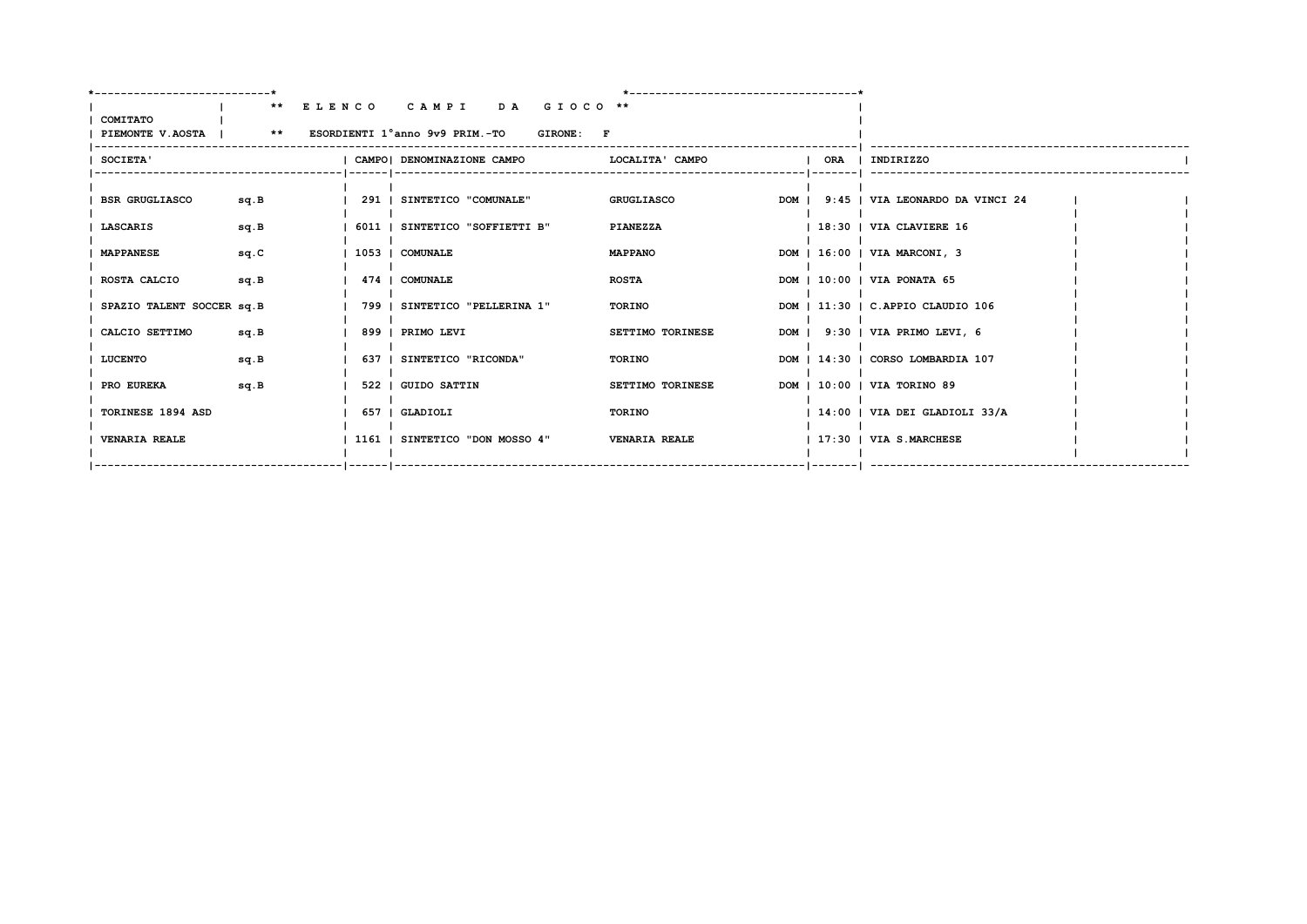\* ESORDIENTI 1°anno 9v9 PRIM.-TO GIRONE: G

 $\star$ 

 $\star$ 

| I ANDATA: 12/03/22 !<br>! RITORNO:                                                                                                                                                                                                                 | I ANDATA: 23/04/22 !<br>! RITORNO:<br>$\mathbf{I}$<br>$\mathbf{I}$                                                                                                                                                                   |
|----------------------------------------------------------------------------------------------------------------------------------------------------------------------------------------------------------------------------------------------------|--------------------------------------------------------------------------------------------------------------------------------------------------------------------------------------------------------------------------------------|
|                                                                                                                                                                                                                                                    | T<br>T-AMIRINIDE SIDSQ.B - CENISIA R.L. SQ.B I ACCADEMIA TORINO CALCSQ.B - TORINO F.C. S.P.A. SQ.B I<br>I G.A.R. REBAUDENGO - ACCADEMIA TORINO CALCSQ.B - TORINO F.C. S.P.A. SQ.C I<br>I G.A.R. REBAUDENGO - ACCADEMIA TORINO CALCSQ |
| ! RITORNO: I I ANDATA: 30/04/22 !<br>I ANDATA: 19/03/22 !<br>I ORE:  1 I ORE:  1 I ORE:  1 I ORE:  1 I ORE:  1 I ORE:  1 I ORE:  1 I ORE                                                                                                           | ! RITORNO:<br>$\mathbf{I}$<br>I                                                                                                                                                                                                      |
|                                                                                                                                                                                                                                                    | I ACCADEMIA TORINO CALCSQ.B - SAN REMIGIO<br>I BARRACUDA - G.A.R. REBAUDENGO I I CENISIA A R.L. sq.B - CIT TURIN LDE sq.B I<br>I CENISIA A R.L. sq.B - VIRTUS MERCADANTE SSDsq.B I I SAN GIORGIO TORINO - CIT TURIN LDE sq.B - CIT   |
| I ANDATA: 26/03/22 !<br>! RITORNO:<br>I ORE: ! 3 G I OR N A T A ! ORE:                                                                                                                                                                             | ! RITORNO:<br>I IANDATA: 7/05/22!<br>$\mathbf{I}$<br>I I ORE: ! 8 G I O R N A T A ! ORE:<br>I                                                                                                                                        |
|                                                                                                                                                                                                                                                    | 1 BEPPE VIOLA CALCIO Sq.B - ACCADEMIA TORINO CALCSq.B I I BARRACUDA - ACCADEMIA TORINO CALCSq.B - ACCADEMIA TORINO CALCSq.B I - ACCADEMIA TORINO CALCSq.B - CENTRIN LDE Sq.B - SAN GIORGIO TORINO - CENTRIN AR.L. Sq.B I I BEP       |
| ! RITORNO: I I ANDATA: 14/05/22 !<br>I ANDATA: 2/04/22 !                                                                                                                                                                                           | ! RITORNO:<br>I<br>I                                                                                                                                                                                                                 |
|                                                                                                                                                                                                                                                    |                                                                                                                                                                                                                                      |
| I ANDATA: 9/04/22!<br>! RITORNO:<br>I ORE: ! 5 G I OR N A T A ! ORE:                                                                                                                                                                               | I.<br>I                                                                                                                                                                                                                              |
| I BEPPE VIOLA CALCIO sq.B - CIT TURIN LDE sq.B I<br>I CENISIA A R.L. $sq.B$ - ACCADEMIA TORINO CALCS $q.B$ - TORINO CALCS $q.B$ - TORINO F.C. S.P.A. sq.C I<br>I SAN REMIGIO - G.A.R. REBAUDENGO - I<br>I VIRTUS MERCADANTE SSDsq.B<br>- BARRACUDA |                                                                                                                                                                                                                                      |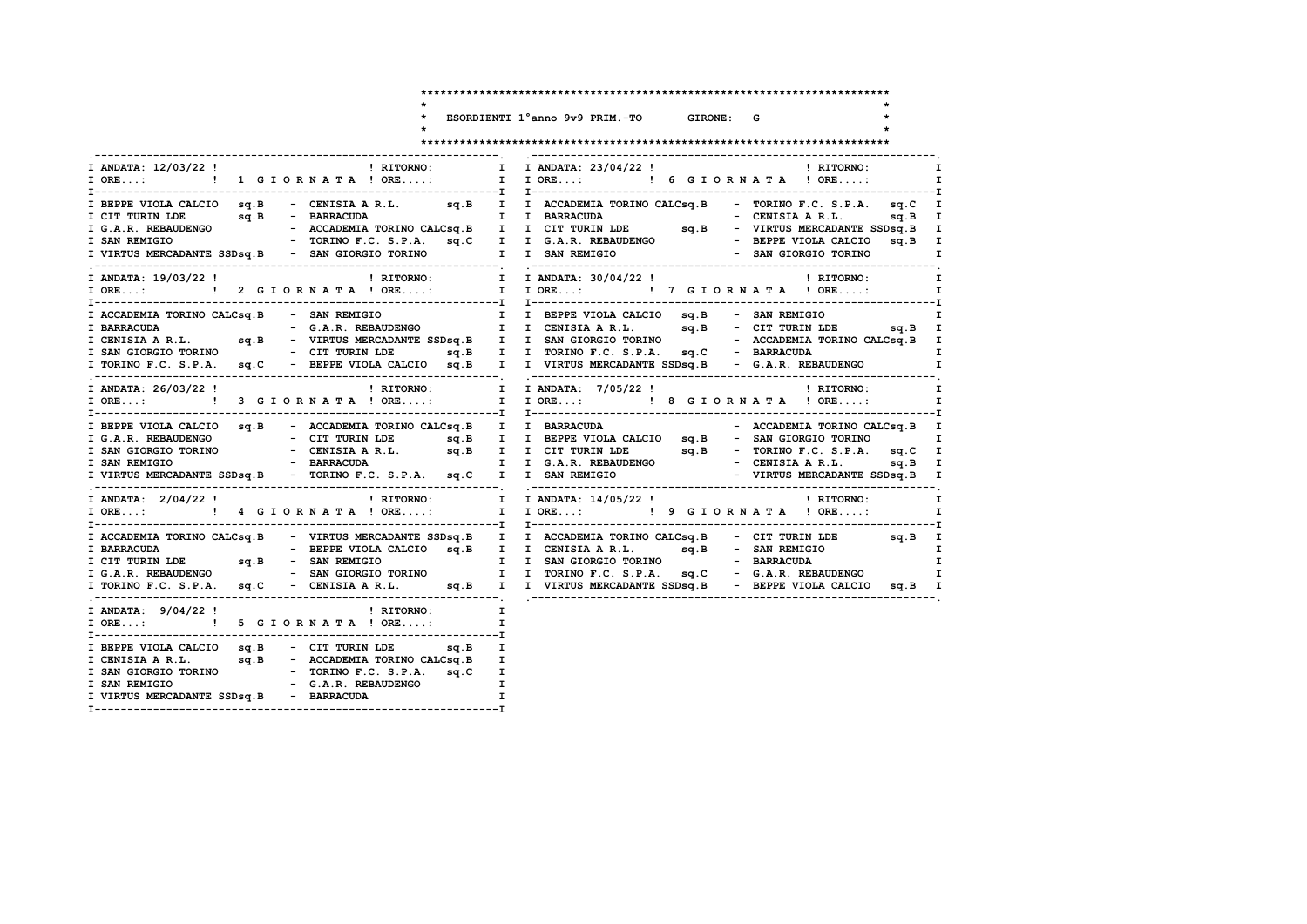|                                                      | ** ELENCO CAMPI DA GIOCO **                     |                   |     |                                   |  |
|------------------------------------------------------|-------------------------------------------------|-------------------|-----|-----------------------------------|--|
| <b>COMITATO</b>                                      |                                                 |                   |     |                                   |  |
| PIEMONTE V.AOSTA   ** ESORDIENTI 1°anno 9v9 PRIM.-TO | GIRONE: G                                       |                   |     |                                   |  |
| SOCIETA'                                             | CAMPO   DENOMINAZIONE CAMPO                     | LOCALITA' CAMPO   | ORA | I INDIRIZZO                       |  |
|                                                      |                                                 |                   |     |                                   |  |
| BEPPE VIOLA CALCIO<br>sq.B                           | 676   SINTETICO "BEPPE VIOLA"                   | TORINO<br>DOM I   |     | 9:15   VIA PALATUCCI 12           |  |
| CIT TURIN LDE<br>sq.B                                | 636   SINTETICO "CIT TURIN"                     | TORINO            |     | DOM   11:00   CORSO FERRUCCI 63   |  |
|                                                      |                                                 |                   |     |                                   |  |
| G.A.R. REBAUDENGO                                    | 1079   SINTETICO "SEMPIONE"                     | TORINO            |     | 16:30   VIA GOTTARDO, 10          |  |
| SAN REMIGIO                                          | 1222   COMUNALE ADB "SAN REMIGIO"               | <b>TORINO</b>     |     | 14:30   VIA RISMONDO 55 A         |  |
|                                                      |                                                 |                   |     |                                   |  |
| VIRTUS MERCADANTE SSDsq.B                            | 742   SINTETICO "MERCADANTE"                    | TORINO            |     | DOM   15:00   VIA MERCADANTE, 133 |  |
| ACCADEMIA TORINO CALCsq.B                            | 1019   SINTETICO ADB C7 "POLIGRU"               | <b>GRUGLIASCO</b> |     | DOM   10:00   CORSO ALLAMANO, 125 |  |
|                                                      |                                                 |                   |     |                                   |  |
| <b>BARRACUDA</b>                                     | 659   SINTETICO "BARRACUDA"                     | TORINO            |     | $15:30$   VIA DANDOLO $48/A$      |  |
| CENISIA A R.L.<br>sq.B                               | 654   SINTETICO "CENISIA"                       | <b>TORINO</b>     |     | 16:45   VIA REVELLO               |  |
|                                                      |                                                 |                   |     |                                   |  |
| SAN GIORGIO TORINO                                   | 674   SINTETICO "NITTI"                         | <b>TORINO</b>     |     | 15:00   VIA NITTI 6               |  |
| TORINO F.C. S.P.A.                                   | 9052   SINTETICO ADB C9 ORBASSANO N.1 ORBASSANO |                   |     | 16:00   VIA GOZZANO 11            |  |
| sq.C                                                 |                                                 |                   |     |                                   |  |
|                                                      |                                                 |                   |     |                                   |  |
|                                                      |                                                 |                   |     |                                   |  |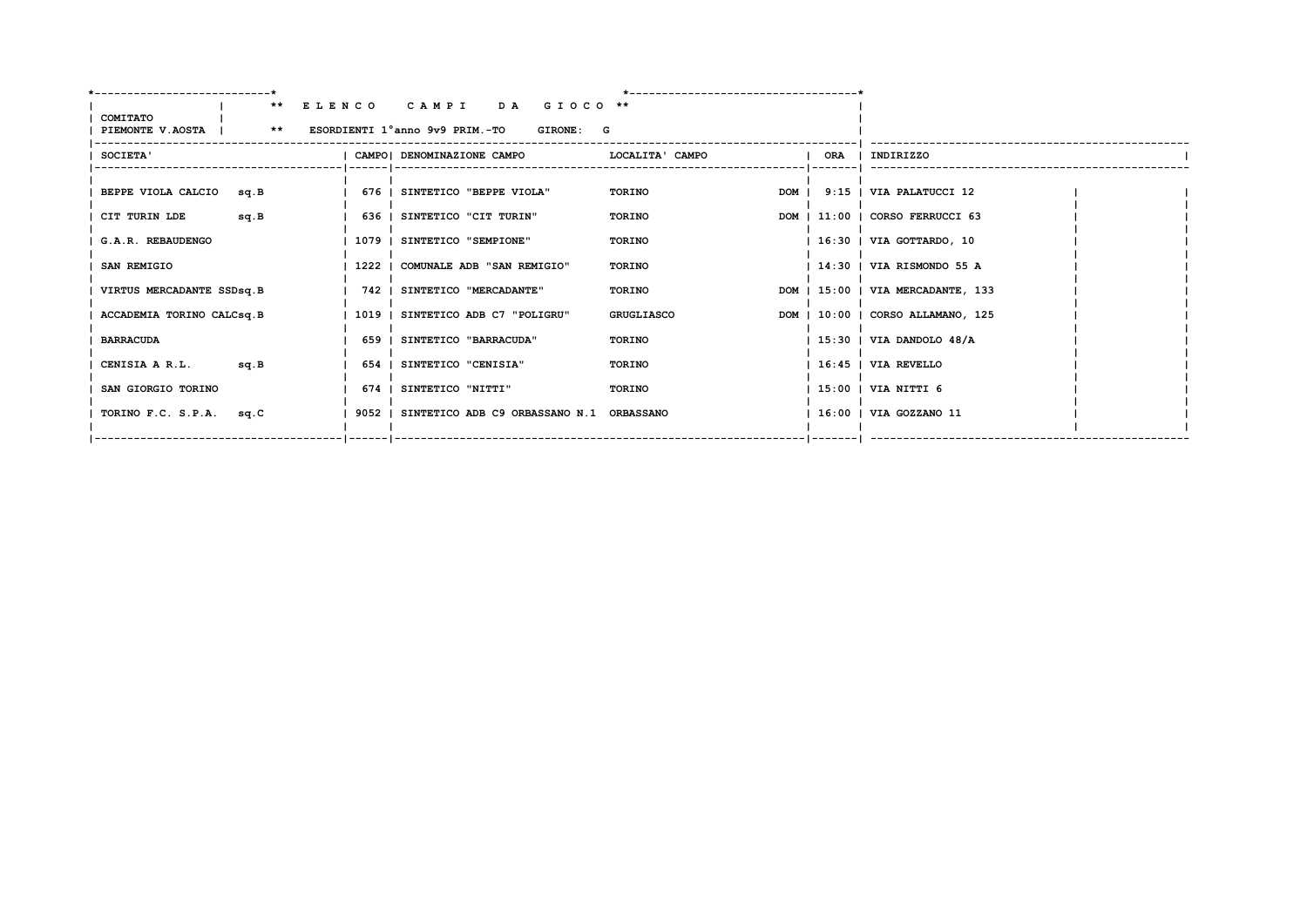ESORDIENTI 1°anno 9v9 PRIM.-TO GIRONE: H ! RITORNO: I IORE...: ! 6 GIORNATA ! ORE....: I ORE...: ! 1 G I O R N A T A ! ORE....: T ANDEZENO I BEIBORG 5q.B - CHIERI 5q.C I I C.S.F. CARMAGNOLA 5q.B - MIRAFIORIA.S.D. 5q.B I I C.S.F. CARMAGNOLA Sq.B - TROFARELLO 1927 I I CAMBIANO - BEIBORG<br>I C.S.F. CARMAGNOLA Sq.B - TROFARELLO 1927 I I CAMBIANO - BEIBORG - BEIBORG - SAN GIACOMO CHIERI I I SAN GIACOMO CHIERI sa.B I - LENCI POIRINO O.N.L.Usa.B I I MIRAFIORI A.S.D. sq.B - LENCI POIRINO O.N.L.Usq.B I I TROFARELLO 1927 - CHISOLA CALCIO sq.D I I ANDATA: 19/03/22 ' ! RITORNO: I I ANDATA: 30/04/22 !  $I$   $D$ TTODNO $\cdot$ I ORE...: ! 2 GIORNATA ! ORE....: I I ORE...: ! 7 G I OR N A T A ! ORE....: sq.C - CAMBIANO sq.B - C.S.F. CARMAGNOLA sq.B I I CHIERI I I BEIBORG I CHISOLA CALCIO sq.D - MIRAFIORI A.S.D. sq.B I I CHIERI sq.C - TROFARELLO 1927  $\mathbf{r} = \mathbf{r} + \mathbf{r}$  $\mathbf{\tau}$ I SAN GIACOMO CHIERI - C.S.F. CARMAGNOLA sq.B I I LENCI POIRINO O.N.L.Usq.B - CAMBIANO I TROFARELLO 1927 - ANDEZENO I I MIRAFIORI A.S.D. sq.B - ANDEZENO  $\mathbf{r}$ I ANDATA:  $26/03/22$  !<br>  $\frac{1}{2}$  RITORNO: I I ANDATA:  $7/05/22$  ! **! RITORNO:** I ORE...: ! 3 G I OR N A T A ! ORE....: I I ORE...: ! 8 G I OR N A T A ! ORE....: I ANDEZENO - SAN GIACOMO CHIERI (I) I ANDEZENO - BEIBORG  $sq.B$  I I BEIBORG sq.B - CHISOLA CALCIO sq.D I I C.S.F. CARMAGNOLA sq.B - LENCI POIRINO O.N.L.Usq.B I I C.S.F. CARMAGNOLA sq.B - CAMBIANO I CHIERI sq.C - LENCI POIRINO O.N.L.Usq.B I I MIRAFIORI A.S.D. sq.B - CHIERI sq.C I I MIRAFIORI A.S.D. sq.B - TROFARELLO 1927 I I SAN GIACOMO CHIERI - TROFARELLO 1927 I ANDATA: 2/04/22 ! I RITORNO: I I ANDATA: 14/05/22 ! ! RITORNO: I I ORE...: ! 9 G I O R N A T A ! ORE....: I C.S.F. CARMAGNOLA sq.B - CHIERI sq.C I I BEIBORG<br>I CAMBIANO - ANDEZENO I I CHIERI sq.B - MIRAFIORI A.S.D. sq.B I sq.C - SAN GIACOMO CHIERI  $\mathbf{\tau}$ I CHISOLA CALCIO sq. D - LENCI POIRINO O.N.L.Usq. B I I CHISOLA CALCIO sq.D - C.S.F. CARMAGNOLA sq.B I I SAN GIACOMO CHIERI - MIRAFIORI A.S.D. sq.B I I LENCI POIRINO O.N.L.Usq.B - ANDEZENO I I TROFARELLO 1927 - BEIBORG sq.B I I TROFARELLO 1927  $-$  CAMBTANO  $\mathbf{T}$  $\mathbf{I}$ ! RITORNO: I ANDATA: 9/04/22! I ORE...: ! 5 G I OR N A T A ! ORE....:  $\mathbf{\tau}$ - C.S.F. CARMAGNOLA sq.B I T ANDEZENO T BETBORG sq.B - SAN GIACOMO CHIERI I sq.C - CHISOLA CALCIO sq.D I I CHIERI I LENCI POIRINO O.N.L.Usq.B - TROFARELLO 1927  $\mathbf{T}$ 

 $\mathbf{r}$ 

I MIRAFIORI A.S.D.  $sa.B$  - CAMBIANO

 $\mathbf{r}$ 

 $\mathbf{r}$ 

 $\mathbf{\tau}$ 

 $T$ 

 $\mathbf{r}$ 

 $\mathbf{r}$ 

 $\mathbf{\tau}$ 

 $\mathbf{\tau}$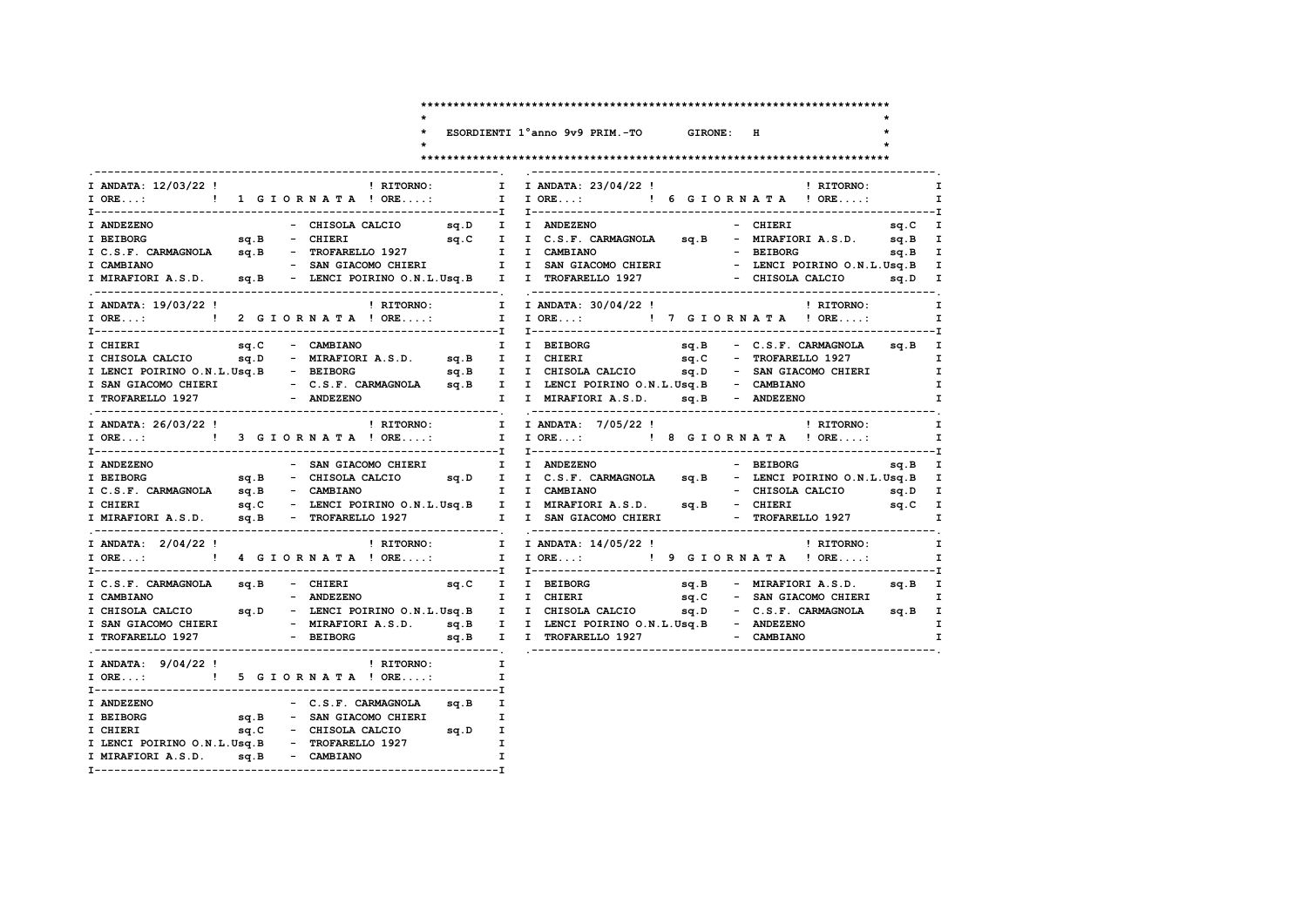|                           | ------------------------ |                                                                                               |                              |  |                                       |  |
|---------------------------|--------------------------|-----------------------------------------------------------------------------------------------|------------------------------|--|---------------------------------------|--|
| COMITATO                  |                          | ** ELENCO CAMPI DA GIOCO **<br>PIEMONTE V.AOSTA   ** ESORDIENTI 1°anno 9v9 PRIM.-TO GIRONE: H |                              |  |                                       |  |
| SOCIETA'                  |                          | I CAMPOI DENOMINAZIONE CAMPO                                                                  | LOCALITA' CAMPO              |  | ORA   INDIRIZZO                       |  |
| <b>ANDEZENO</b>           |                          | 15   COMUNALE                                                                                 | <b>ANDEZENO</b>              |  | DOM   11:00   REGIONE FAITERIA        |  |
| <b>BEIBORG</b><br>sq.B    |                          | 46 I TOTTA                                                                                    | <b>BORGARETTO - BEINASCO</b> |  | DOM   9:45   VIA FRATELLI CERVI, 8    |  |
| C.S.F. CARMAGNOLA<br>sq.B |                          | 9021   PALASPORT                                                                              | CARMAGNOLA                   |  | DOM   10:00   CORSO ROMA 24           |  |
| <b>CAMBIANO</b>           |                          | 110   M. ZANIRATO                                                                             | CAMBIANO                     |  | $ 14:30 $ VIA IV NOVEMBRE, 8          |  |
| MIRAFIORI A.S.D.<br>sq.B  |                          | 695   SINTETICO "MONTEPONI"                                                                   | TORINO                       |  | DOM   9:30   VIA LUDOVICO GEYMONAT 11 |  |
| CHIERI<br>sq.C            |                          | 3701   SINTETICO ADB C7 ROSATO                                                                | CHIERI                       |  | DOM   10:30   STRADA ANDEZENO, 76     |  |
| CHISOLA CALCIO<br>sq.D    |                          | 909   SINTETICO "DINO MAROLA"                                                                 | <b>VINOVO</b>                |  | 11:00   VIA DEL CASTELLO, 3           |  |
| LENCI POIRINO O.N.L.Usq.B |                          | 425   COMUNALE                                                                                | POIRINO                      |  | 17:00   VIA FONTE ANTICO 16           |  |
| SAN GIACOMO CHIERI        |                          | 1505   FONTANETO N.1                                                                          | CHIERI                       |  | DOM   9:30   STRADA FONTANETO, 73     |  |
| TROFARELLO 1927           |                          | 561   VALENTINO MAZZOLA                                                                       | <b>TROFARELLO</b>            |  | DOM   10:30   VIA TORRICELLI 22       |  |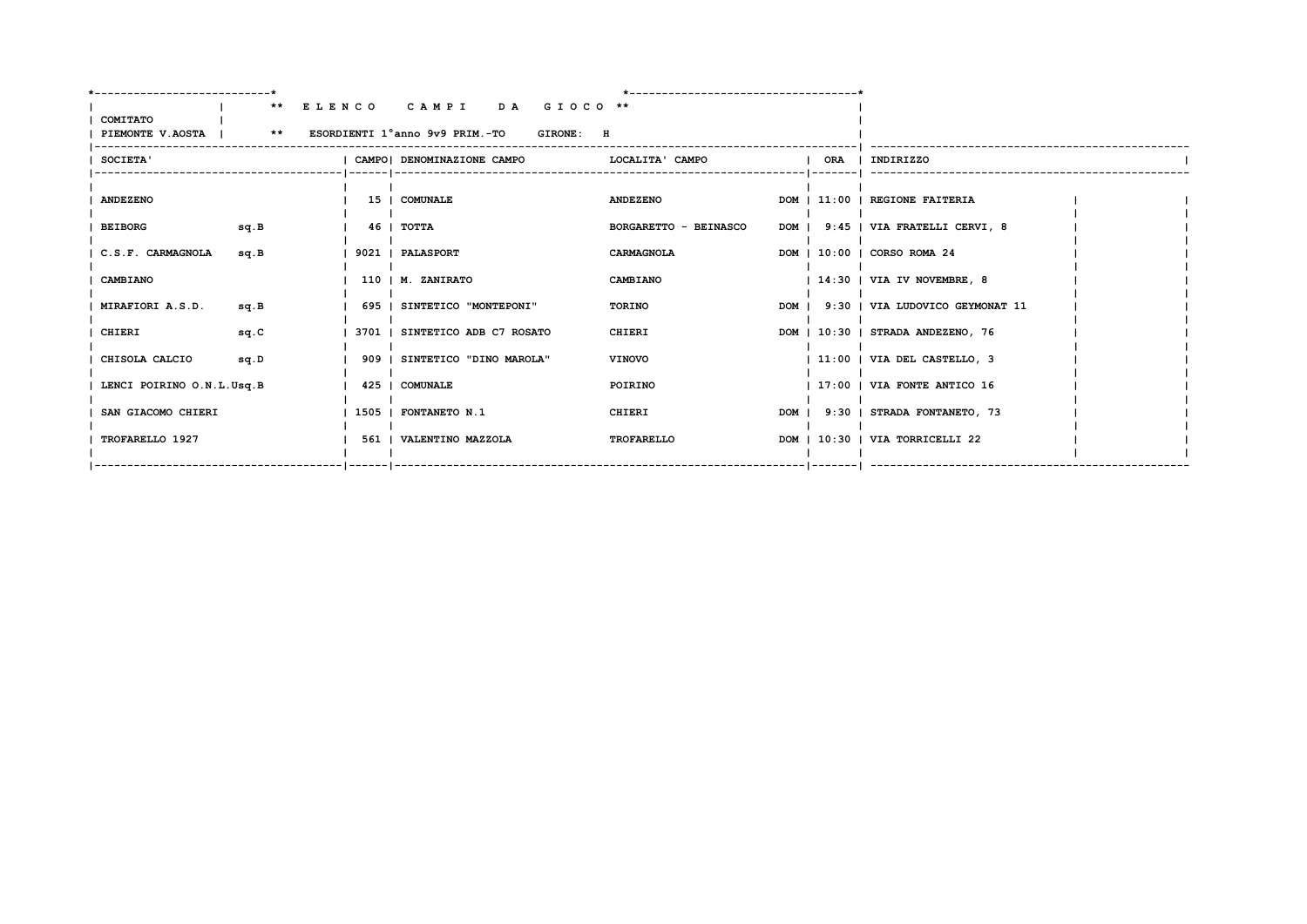$\ddot{\phantom{0}}$  $\star$  $\star$ 

## ESORDIENTI 1°anno 9v9 PRIM.-TO

 $\mathbf{r}$  $\star$ 

GIRONE: I

| I ANDATA: 12/03/22 ! PRITORNO:                                                                                                                      |                                                        |              | $\mathbf{I}$ |                              |                      |  | I ANDATA: 23/04/22 ! PHITORNO:                                                                 |              |
|-----------------------------------------------------------------------------------------------------------------------------------------------------|--------------------------------------------------------|--------------|--------------|------------------------------|----------------------|--|------------------------------------------------------------------------------------------------|--------------|
| I ORE: ! 1 G I OR N A T A ! ORE:                                                                                                                    |                                                        |              |              |                              |                      |  | I IORE: ! 6 GIORNATA ! ORE:                                                                    |              |
|                                                                                                                                                     |                                                        |              |              |                              |                      |  |                                                                                                |              |
|                                                                                                                                                     |                                                        |              |              |                              |                      |  |                                                                                                |              |
| I SAN GALLO SETTIMO - PRO EUREKA                                                                                                                    |                                                        |              |              |                              |                      |  |                                                                                                |              |
| I SANMAURO                                                                                                                                          |                                                        |              |              |                              |                      |  | - BORGARO NOBIS 1965 sq.B I I SAN MAURIZIO C.SE - PRO EUREKA sq.C I                            |              |
| $\mathbf{I}$ and $\mathbf{I}$                                                                                                                       | $Riposa. - VOLPIANO$                                   |              |              |                              |                      |  | I I Riposa - SAN GALLO SETTIMO I                                                               |              |
| I ANDATA: 19/03/22 !                                                                                                                                |                                                        | ! RITORNO:   | $\mathbf{I}$ |                              | I ANDATA: 30/04/22 ! |  | ! RITORNO:                                                                                     |              |
| I ORE: ! 2 G I OR N A T A ! ORE: I I ORE: ! 7 G I OR N A T A ! ORE:                                                                                 |                                                        |              |              |                              |                      |  |                                                                                                | $\mathbf{I}$ |
|                                                                                                                                                     |                                                        |              |              |                              |                      |  |                                                                                                |              |
| I ATLETICO C.B.L. sq.B - CALCIO LEINI                                                                                                               |                                                        |              |              |                              |                      |  | I I BORGARO NOBIS 1965 sq.B - MAPPANESE sq.B I<br>I I PRO EUREKA sq.C - ATLETICO C.B.L. sq.B I |              |
| I BORGARO NOBIS 1965 sq.B - VOLPIANO                                                                                                                |                                                        |              |              |                              |                      |  |                                                                                                |              |
| I PRO EUREKA sq.C - SANMAURO<br>I SAN MAURIZIO C.SE - SAN GALLO SETTIMO                                                                             |                                                        |              |              | I I SANMAURO<br>I I VOLPIANO |                      |  |                                                                                                |              |
|                                                                                                                                                     |                                                        |              |              |                              |                      |  | - CALCIO LEINI                                                                                 |              |
| $\mathbf{I}$ and $\mathbf{I}$                                                                                                                       | Riposa - MAPPANESE                                     |              |              |                              |                      |  | sq.B I I Riposa - SAN MAURIZIO C.SE                                                            |              |
| I ANDATA: 26/03/22 !                                                                                                                                |                                                        |              |              |                              |                      |  |                                                                                                | $\mathbf{I}$ |
| I ORE: ! 3 G I O R N A T A ! ORE: I I ORE: ! 8 G I O R N A T A ! ORE:                                                                               |                                                        |              |              |                              |                      |  |                                                                                                |              |
| I CALCIO LEINI                                                                                                                                      | - MAPPANESE                                            |              |              |                              |                      |  | sq.B I I ATLETICO C.B.L. sq.B - SAN MAURIZIO C.SE                                              |              |
|                                                                                                                                                     |                                                        |              |              |                              |                      |  |                                                                                                |              |
|                                                                                                                                                     |                                                        |              |              |                              |                      |  |                                                                                                |              |
| I VOLPIANO                                                                                                                                          | - PRO EUREKA sq.C I I SAN GALLO SETTIMO - VOLPIANO     |              |              |                              |                      |  |                                                                                                |              |
| $\mathbf{I}$ and $\mathbf{I}$                                                                                                                       | Riposa - BORGARO NOBIS 1965 sq.B I I Riposa - SANMAURO |              |              |                              |                      |  |                                                                                                |              |
| I ANDATA: 2/04/22 !                                                                                                                                 |                                                        | ! RITORNO: I |              |                              |                      |  | I ANDATA: 14/05/22 ! 1 NORMO: I                                                                |              |
|                                                                                                                                                     |                                                        |              |              |                              |                      |  | I IORE: ! 9 GIORNATA ! ORE:                                                                    |              |
| I ATLETICO C.B.L. sq.B - SANMAURO                                                                                                                   |                                                        |              |              |                              |                      |  | I I BORGARO NOBIS 1965 sq.B - SAN GALLO SETTIMO                                                | $\mathbf{I}$ |
|                                                                                                                                                     |                                                        |              |              |                              |                      |  |                                                                                                |              |
|                                                                                                                                                     |                                                        |              |              |                              |                      |  |                                                                                                | sq.B I       |
|                                                                                                                                                     |                                                        |              |              |                              |                      |  |                                                                                                |              |
|                                                                                                                                                     |                                                        |              |              |                              |                      |  |                                                                                                |              |
| I ANDATA: 9/04/22 !                                                                                                                                 |                                                        | ! RITORNO:   | $\mathbf{I}$ |                              |                      |  |                                                                                                |              |
|                                                                                                                                                     |                                                        |              |              |                              |                      |  |                                                                                                |              |
|                                                                                                                                                     |                                                        |              |              |                              |                      |  |                                                                                                |              |
|                                                                                                                                                     |                                                        |              |              |                              |                      |  |                                                                                                |              |
|                                                                                                                                                     |                                                        |              | $\mathbf{I}$ |                              |                      |  |                                                                                                |              |
|                                                                                                                                                     |                                                        |              | $\mathbf{I}$ |                              |                      |  |                                                                                                |              |
|                                                                                                                                                     |                                                        |              |              |                              |                      |  |                                                                                                |              |
| I ORE: ! 5 G I OR N A T A ! ORE:<br>I BORGARO NOBIS 1965 sq.B - SAN MAURIZIO C.SE<br>I SAN GALLO SETTIMO - CALCIO LEINI<br>I SANMAURO<br>I VOLPIANO | - MAPPANESE                                            | sq.B I       |              |                              |                      |  |                                                                                                |              |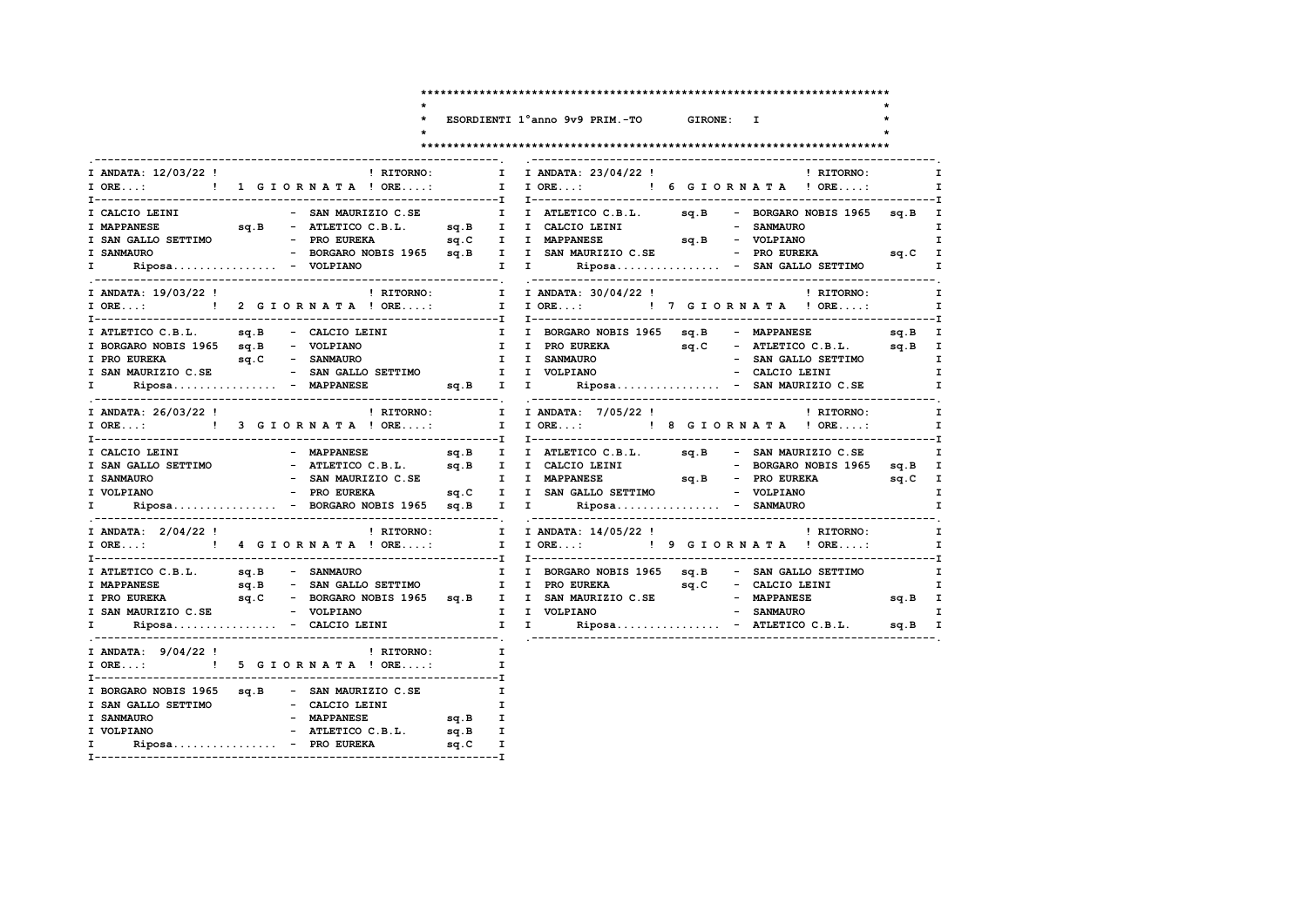|                    |      | ** ELENCO CAMPI DA GIOCO **                                    |                         |                                  |  |
|--------------------|------|----------------------------------------------------------------|-------------------------|----------------------------------|--|
| COMITATO           |      | PIEMONTE V.AOSTA   ** ESORDIENTI 1°anno 9v9 PRIM.-TO GIRONE: I |                         |                                  |  |
|                    |      |                                                                |                         |                                  |  |
| <b>SOCIETA'</b>    |      | CAMPO  DENOMINAZIONE CAMPO   LOCALITA' CAMPO                   |                         | ORA   INDIRIZZO                  |  |
|                    |      |                                                                |                         |                                  |  |
| CALCIO LEINI       |      | 1 9090 I SINTETICO ADB C9 CITTADELLA C LEINI                   |                         | 14:30   VIA CARLO GREMO, 59      |  |
|                    |      |                                                                |                         |                                  |  |
| <b>MAPPANESE</b>   | sq.B | 1053   COMUNALE                                                | <b>MAPPANO</b>          | DOM   14:30   VIA MARCONI, 3     |  |
|                    |      |                                                                |                         |                                  |  |
| SAN GALLO SETTIMO  |      | 1 1003 1 STARFIVE C7 ADB                                       | <b>SETTIMO TORINESE</b> | 16:30   VIA ROSA DI LUXEMBURG, 5 |  |
| <b>SANMAURO</b>    |      | 501   SINTETICO "PARCO EINAUDI N°2"                            | SAN MAURO TORINESE      | 17:00   PARCO LUIGI EINAUDI      |  |
|                    |      |                                                                |                         |                                  |  |
| ATLETICO C.B.L.    | sq.B | 2515   COMUNALE                                                | <b>CAFASSE</b>          | DOM   10:00   VIA GIANOGLIO      |  |
| BORGARO NOBIS 1965 | sa.B | 1204   SINTETICO "MAGGIONI"                                    | <b>BORGARO TORINESE</b> | DOM   9:30   VIA S.CRISTINA 9    |  |
|                    |      |                                                                |                         |                                  |  |
| PRO EUREKA         | sq.C | I 522 I GUIDO SATTIN                                           | <b>SETTIMO TORINESE</b> | DOM   11:15   VIA TORINO 89      |  |
|                    |      |                                                                |                         |                                  |  |
| SAN MAURIZIO C.SE  |      | 498   COMUNALE                                                 | SAN MAURIZIO CANAVESE   | 14:30   VIA CERETTA INFERIORE 36 |  |
| VOLPIANO           |      | 630   GOIA                                                     | VOLPIANO                | $ 14:30 $ VIA SAN GRATO          |  |
|                    |      |                                                                |                         |                                  |  |
|                    |      |                                                                |                         |                                  |  |
|                    |      |                                                                |                         |                                  |  |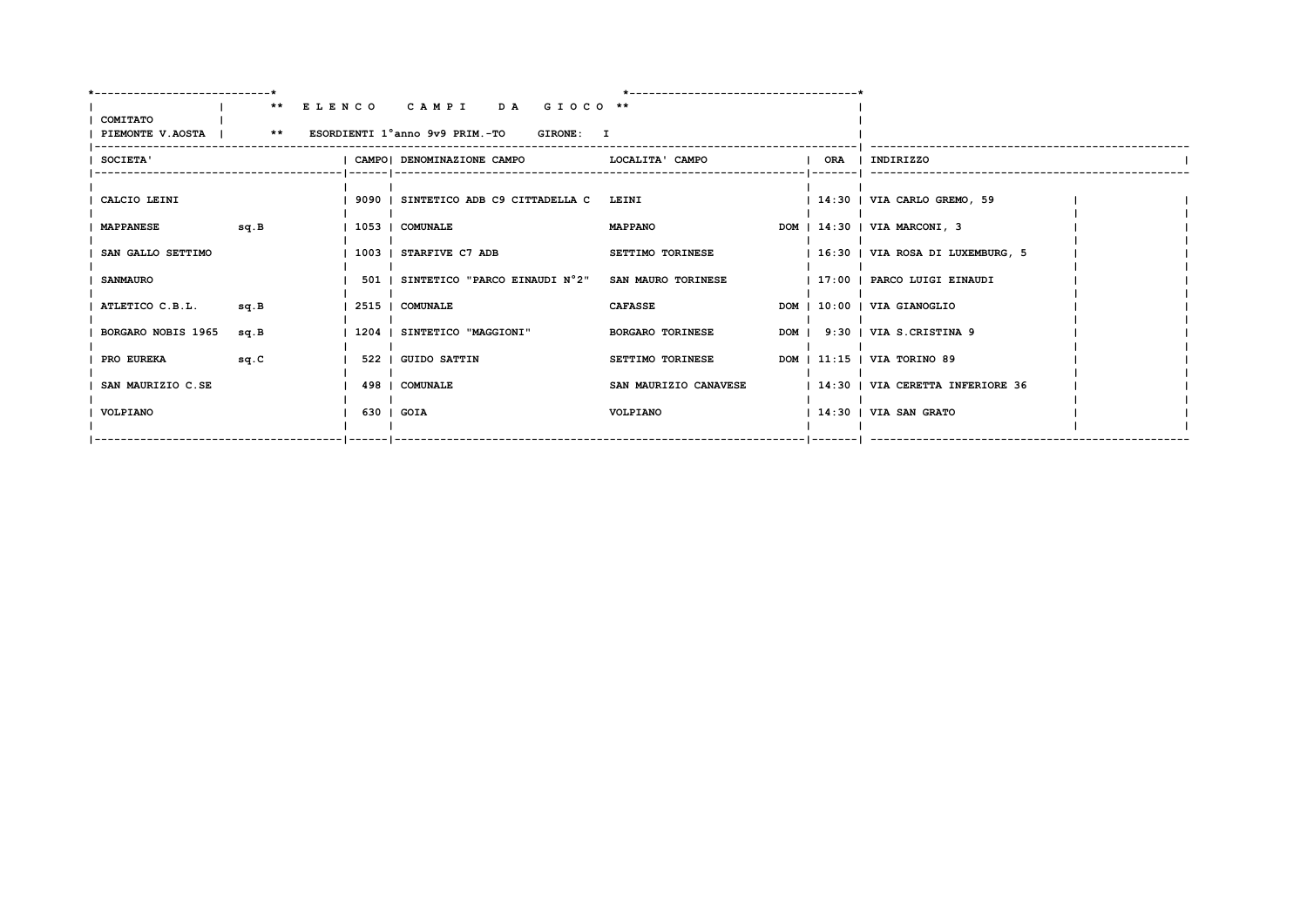ESORDIENTI 1°anno 9v9 PRIM.-TO GIRONE: L

 $\ddot{\phantom{0}}$  $\star$ 

 $\star$ 

## 

| I ANDATA: 12/03/22 !<br><b>Example 1</b> RITORNO:<br>I ANDATA: 23/04/22 !<br>$\mathbf{I}$<br><b>Example 12 In Property Property Property</b> Property Property Property Property Property Property Property Property Property Property Property Property Property Property Property Property Property Property Property Property<br>I IORE: ! 6 GIORNATA ! ORE:<br>I ORE: ! 1 G I O R N A T A ! ORE:<br>I ACCADEMIA PERTUSA TORINO - SISPORT S.P.A. 9q.C I I ACCADEMIA C. GRUGLIASCO - CENISIA A R.L. 9q.C I<br>sq.C I I ACCADEMIA PERTUSA TORINO - POZZOMAINA S.R.L. S.Ssq.B I<br>I POZZOMAINA S.R.L. S.Ssq.B - CENISIA A R.L.<br>sq.B - ACCADEMIA C. GRUGLIASCO I I PSG SSDARL sq.B - S.IGNAZIO SPORT<br>I PSG SSDARL<br>I ANDATA: 19/03/22 !<br>! RITORNO:<br>I I ANDATA: 30/04/22 !<br>! RITORNO:<br>I ACCADEMIA C. GRUGLIASCO - ACCADEMIA PERTUSA TORINO I I CENISIA A R.L. sq.C - PSG SSDARL sq.B I<br>I I CHIERI sq.B - SISPORT S.P.A. sq.C I<br>I CENISIA A R.L. sq.C - S.IGNAZIO SPORT<br>I SISPORT S.P.A. 5q.C - TORINO F.C. S.P.A. 5q.B I I S.IGNAZIO SPORT - ACCADEMIA PERTUSA TORINO<br>I ANDATA: 26/03/22 !<br>! RITORNO: I I ANDATA: 7/05/22 !<br>! RITORNO:<br>I ACCADEMIA PERTUSA TORINO - PSG SSDARL sq.B I I ACCADEMIA C. GRUGLIASCO - SISPORT S.P.A. sq.C I<br>sq.B<br>- CENISIA AR.L. sq.C I I ACCADEMIA PERTUSA TORINO - CENISIA AR.L. sq.C I<br>I CHIERI<br>I POZZOMAINA S.R.L. S.Ssq.B - SISPORT S.P.A. sq.C I I POZZOMAINA S.R.L. S.Ssq.B - CHIERI sq.B I I S.IGNAZIO SPORT - CHISOLA CALCIO sq.C I I PSG SSDARL sq.B - CHISOLA CALCIO sq.C I<br>I TORINO F.C. S.P.A. sq.B - ACCADEMIA C. GRUGLIASCO I I TORINO F.C. S.P.A. sq.B - S.IGNAZIO SPORT<br>! RITORNO: I I ANDATA: 14/05/22 !<br>I ANDATA: 2/04/22 !<br><b>EXECUTE:</b> RITORNO:<br>I ACCADEMIA C. GRUGLIASCO - POZZOMAINA S.R.L. S.Ssq.B I I CENISIA A R.L. sq.C - TORINO F.C. S.P.A. sq.B I<br>I ACCADEMIA PERTUSA TORINO - CHIERI 99.B I I CHIERI 99.B - ACCADEMIA C. GRUGLIASCO I I CHISOLA CALCIO 99.C - CENISIA A R.L. 99.C I I CHISOLA CALCIO 99.C - ACCADEMIA PERTUSA TORINO I I PSG SSDARL 99.B - TORINO F.C. S.P.A. 9<br>I ANDATA: $9/04/22$ ! I RITORNO:<br>$\mathbf{I}$<br>I ORE: ! 5 G I O R N A T A ! ORE:<br>$\mathbf{I}$<br>I CENISIA A R.L. sq.C - SISPORT S.P.A. sq.C<br>$\mathbf{I}$<br>sq.C I<br>I POZZOMAINA S.R.L. S.Ssq.B - PSG SSDARL sq.B I |              |
|---------------------------------------------------------------------------------------------------------------------------------------------------------------------------------------------------------------------------------------------------------------------------------------------------------------------------------------------------------------------------------------------------------------------------------------------------------------------------------------------------------------------------------------------------------------------------------------------------------------------------------------------------------------------------------------------------------------------------------------------------------------------------------------------------------------------------------------------------------------------------------------------------------------------------------------------------------------------------------------------------------------------------------------------------------------------------------------------------------------------------------------------------------------------------------------------------------------------------------------------------------------------------------------------------------------------------------------------------------------------------------------------------------------------------------------------------------------------------------------------------------------------------------------------------------------------------------------------------------------------------------------------------------------------------------------------------------------------------------------------------------------------------------------------------------------------------------------------------------------------------------------------------------------------------------------------------------------------------------------------------------------------------------------------------------------------------------------------------------------------------------------------------------------------------------------------------------------------------------------------------------------------------------------------------------------------------------------------------------|--------------|
|                                                                                                                                                                                                                                                                                                                                                                                                                                                                                                                                                                                                                                                                                                                                                                                                                                                                                                                                                                                                                                                                                                                                                                                                                                                                                                                                                                                                                                                                                                                                                                                                                                                                                                                                                                                                                                                                                                                                                                                                                                                                                                                                                                                                                                                                                                                                                         | $\mathbf{I}$ |
|                                                                                                                                                                                                                                                                                                                                                                                                                                                                                                                                                                                                                                                                                                                                                                                                                                                                                                                                                                                                                                                                                                                                                                                                                                                                                                                                                                                                                                                                                                                                                                                                                                                                                                                                                                                                                                                                                                                                                                                                                                                                                                                                                                                                                                                                                                                                                         | $\mathbf{I}$ |
|                                                                                                                                                                                                                                                                                                                                                                                                                                                                                                                                                                                                                                                                                                                                                                                                                                                                                                                                                                                                                                                                                                                                                                                                                                                                                                                                                                                                                                                                                                                                                                                                                                                                                                                                                                                                                                                                                                                                                                                                                                                                                                                                                                                                                                                                                                                                                         |              |
|                                                                                                                                                                                                                                                                                                                                                                                                                                                                                                                                                                                                                                                                                                                                                                                                                                                                                                                                                                                                                                                                                                                                                                                                                                                                                                                                                                                                                                                                                                                                                                                                                                                                                                                                                                                                                                                                                                                                                                                                                                                                                                                                                                                                                                                                                                                                                         |              |
|                                                                                                                                                                                                                                                                                                                                                                                                                                                                                                                                                                                                                                                                                                                                                                                                                                                                                                                                                                                                                                                                                                                                                                                                                                                                                                                                                                                                                                                                                                                                                                                                                                                                                                                                                                                                                                                                                                                                                                                                                                                                                                                                                                                                                                                                                                                                                         | I            |
|                                                                                                                                                                                                                                                                                                                                                                                                                                                                                                                                                                                                                                                                                                                                                                                                                                                                                                                                                                                                                                                                                                                                                                                                                                                                                                                                                                                                                                                                                                                                                                                                                                                                                                                                                                                                                                                                                                                                                                                                                                                                                                                                                                                                                                                                                                                                                         |              |
|                                                                                                                                                                                                                                                                                                                                                                                                                                                                                                                                                                                                                                                                                                                                                                                                                                                                                                                                                                                                                                                                                                                                                                                                                                                                                                                                                                                                                                                                                                                                                                                                                                                                                                                                                                                                                                                                                                                                                                                                                                                                                                                                                                                                                                                                                                                                                         |              |
|                                                                                                                                                                                                                                                                                                                                                                                                                                                                                                                                                                                                                                                                                                                                                                                                                                                                                                                                                                                                                                                                                                                                                                                                                                                                                                                                                                                                                                                                                                                                                                                                                                                                                                                                                                                                                                                                                                                                                                                                                                                                                                                                                                                                                                                                                                                                                         | I            |
|                                                                                                                                                                                                                                                                                                                                                                                                                                                                                                                                                                                                                                                                                                                                                                                                                                                                                                                                                                                                                                                                                                                                                                                                                                                                                                                                                                                                                                                                                                                                                                                                                                                                                                                                                                                                                                                                                                                                                                                                                                                                                                                                                                                                                                                                                                                                                         | $\mathbf{I}$ |
|                                                                                                                                                                                                                                                                                                                                                                                                                                                                                                                                                                                                                                                                                                                                                                                                                                                                                                                                                                                                                                                                                                                                                                                                                                                                                                                                                                                                                                                                                                                                                                                                                                                                                                                                                                                                                                                                                                                                                                                                                                                                                                                                                                                                                                                                                                                                                         |              |
|                                                                                                                                                                                                                                                                                                                                                                                                                                                                                                                                                                                                                                                                                                                                                                                                                                                                                                                                                                                                                                                                                                                                                                                                                                                                                                                                                                                                                                                                                                                                                                                                                                                                                                                                                                                                                                                                                                                                                                                                                                                                                                                                                                                                                                                                                                                                                         |              |
|                                                                                                                                                                                                                                                                                                                                                                                                                                                                                                                                                                                                                                                                                                                                                                                                                                                                                                                                                                                                                                                                                                                                                                                                                                                                                                                                                                                                                                                                                                                                                                                                                                                                                                                                                                                                                                                                                                                                                                                                                                                                                                                                                                                                                                                                                                                                                         |              |
|                                                                                                                                                                                                                                                                                                                                                                                                                                                                                                                                                                                                                                                                                                                                                                                                                                                                                                                                                                                                                                                                                                                                                                                                                                                                                                                                                                                                                                                                                                                                                                                                                                                                                                                                                                                                                                                                                                                                                                                                                                                                                                                                                                                                                                                                                                                                                         |              |
|                                                                                                                                                                                                                                                                                                                                                                                                                                                                                                                                                                                                                                                                                                                                                                                                                                                                                                                                                                                                                                                                                                                                                                                                                                                                                                                                                                                                                                                                                                                                                                                                                                                                                                                                                                                                                                                                                                                                                                                                                                                                                                                                                                                                                                                                                                                                                         |              |
|                                                                                                                                                                                                                                                                                                                                                                                                                                                                                                                                                                                                                                                                                                                                                                                                                                                                                                                                                                                                                                                                                                                                                                                                                                                                                                                                                                                                                                                                                                                                                                                                                                                                                                                                                                                                                                                                                                                                                                                                                                                                                                                                                                                                                                                                                                                                                         | $\mathbf{I}$ |
|                                                                                                                                                                                                                                                                                                                                                                                                                                                                                                                                                                                                                                                                                                                                                                                                                                                                                                                                                                                                                                                                                                                                                                                                                                                                                                                                                                                                                                                                                                                                                                                                                                                                                                                                                                                                                                                                                                                                                                                                                                                                                                                                                                                                                                                                                                                                                         | $\mathbf{I}$ |
|                                                                                                                                                                                                                                                                                                                                                                                                                                                                                                                                                                                                                                                                                                                                                                                                                                                                                                                                                                                                                                                                                                                                                                                                                                                                                                                                                                                                                                                                                                                                                                                                                                                                                                                                                                                                                                                                                                                                                                                                                                                                                                                                                                                                                                                                                                                                                         | I            |
|                                                                                                                                                                                                                                                                                                                                                                                                                                                                                                                                                                                                                                                                                                                                                                                                                                                                                                                                                                                                                                                                                                                                                                                                                                                                                                                                                                                                                                                                                                                                                                                                                                                                                                                                                                                                                                                                                                                                                                                                                                                                                                                                                                                                                                                                                                                                                         |              |
|                                                                                                                                                                                                                                                                                                                                                                                                                                                                                                                                                                                                                                                                                                                                                                                                                                                                                                                                                                                                                                                                                                                                                                                                                                                                                                                                                                                                                                                                                                                                                                                                                                                                                                                                                                                                                                                                                                                                                                                                                                                                                                                                                                                                                                                                                                                                                         |              |
|                                                                                                                                                                                                                                                                                                                                                                                                                                                                                                                                                                                                                                                                                                                                                                                                                                                                                                                                                                                                                                                                                                                                                                                                                                                                                                                                                                                                                                                                                                                                                                                                                                                                                                                                                                                                                                                                                                                                                                                                                                                                                                                                                                                                                                                                                                                                                         |              |
|                                                                                                                                                                                                                                                                                                                                                                                                                                                                                                                                                                                                                                                                                                                                                                                                                                                                                                                                                                                                                                                                                                                                                                                                                                                                                                                                                                                                                                                                                                                                                                                                                                                                                                                                                                                                                                                                                                                                                                                                                                                                                                                                                                                                                                                                                                                                                         |              |
|                                                                                                                                                                                                                                                                                                                                                                                                                                                                                                                                                                                                                                                                                                                                                                                                                                                                                                                                                                                                                                                                                                                                                                                                                                                                                                                                                                                                                                                                                                                                                                                                                                                                                                                                                                                                                                                                                                                                                                                                                                                                                                                                                                                                                                                                                                                                                         | $\mathbf{I}$ |
|                                                                                                                                                                                                                                                                                                                                                                                                                                                                                                                                                                                                                                                                                                                                                                                                                                                                                                                                                                                                                                                                                                                                                                                                                                                                                                                                                                                                                                                                                                                                                                                                                                                                                                                                                                                                                                                                                                                                                                                                                                                                                                                                                                                                                                                                                                                                                         | $\mathbf{I}$ |
|                                                                                                                                                                                                                                                                                                                                                                                                                                                                                                                                                                                                                                                                                                                                                                                                                                                                                                                                                                                                                                                                                                                                                                                                                                                                                                                                                                                                                                                                                                                                                                                                                                                                                                                                                                                                                                                                                                                                                                                                                                                                                                                                                                                                                                                                                                                                                         | $\mathbf{I}$ |
|                                                                                                                                                                                                                                                                                                                                                                                                                                                                                                                                                                                                                                                                                                                                                                                                                                                                                                                                                                                                                                                                                                                                                                                                                                                                                                                                                                                                                                                                                                                                                                                                                                                                                                                                                                                                                                                                                                                                                                                                                                                                                                                                                                                                                                                                                                                                                         |              |
|                                                                                                                                                                                                                                                                                                                                                                                                                                                                                                                                                                                                                                                                                                                                                                                                                                                                                                                                                                                                                                                                                                                                                                                                                                                                                                                                                                                                                                                                                                                                                                                                                                                                                                                                                                                                                                                                                                                                                                                                                                                                                                                                                                                                                                                                                                                                                         |              |
|                                                                                                                                                                                                                                                                                                                                                                                                                                                                                                                                                                                                                                                                                                                                                                                                                                                                                                                                                                                                                                                                                                                                                                                                                                                                                                                                                                                                                                                                                                                                                                                                                                                                                                                                                                                                                                                                                                                                                                                                                                                                                                                                                                                                                                                                                                                                                         |              |
|                                                                                                                                                                                                                                                                                                                                                                                                                                                                                                                                                                                                                                                                                                                                                                                                                                                                                                                                                                                                                                                                                                                                                                                                                                                                                                                                                                                                                                                                                                                                                                                                                                                                                                                                                                                                                                                                                                                                                                                                                                                                                                                                                                                                                                                                                                                                                         |              |
|                                                                                                                                                                                                                                                                                                                                                                                                                                                                                                                                                                                                                                                                                                                                                                                                                                                                                                                                                                                                                                                                                                                                                                                                                                                                                                                                                                                                                                                                                                                                                                                                                                                                                                                                                                                                                                                                                                                                                                                                                                                                                                                                                                                                                                                                                                                                                         |              |
|                                                                                                                                                                                                                                                                                                                                                                                                                                                                                                                                                                                                                                                                                                                                                                                                                                                                                                                                                                                                                                                                                                                                                                                                                                                                                                                                                                                                                                                                                                                                                                                                                                                                                                                                                                                                                                                                                                                                                                                                                                                                                                                                                                                                                                                                                                                                                         |              |
|                                                                                                                                                                                                                                                                                                                                                                                                                                                                                                                                                                                                                                                                                                                                                                                                                                                                                                                                                                                                                                                                                                                                                                                                                                                                                                                                                                                                                                                                                                                                                                                                                                                                                                                                                                                                                                                                                                                                                                                                                                                                                                                                                                                                                                                                                                                                                         |              |
|                                                                                                                                                                                                                                                                                                                                                                                                                                                                                                                                                                                                                                                                                                                                                                                                                                                                                                                                                                                                                                                                                                                                                                                                                                                                                                                                                                                                                                                                                                                                                                                                                                                                                                                                                                                                                                                                                                                                                                                                                                                                                                                                                                                                                                                                                                                                                         |              |
|                                                                                                                                                                                                                                                                                                                                                                                                                                                                                                                                                                                                                                                                                                                                                                                                                                                                                                                                                                                                                                                                                                                                                                                                                                                                                                                                                                                                                                                                                                                                                                                                                                                                                                                                                                                                                                                                                                                                                                                                                                                                                                                                                                                                                                                                                                                                                         |              |
|                                                                                                                                                                                                                                                                                                                                                                                                                                                                                                                                                                                                                                                                                                                                                                                                                                                                                                                                                                                                                                                                                                                                                                                                                                                                                                                                                                                                                                                                                                                                                                                                                                                                                                                                                                                                                                                                                                                                                                                                                                                                                                                                                                                                                                                                                                                                                         |              |
| I S.IGNAZIO SPORT - ACCADEMIA C. GRUGLIASCO I                                                                                                                                                                                                                                                                                                                                                                                                                                                                                                                                                                                                                                                                                                                                                                                                                                                                                                                                                                                                                                                                                                                                                                                                                                                                                                                                                                                                                                                                                                                                                                                                                                                                                                                                                                                                                                                                                                                                                                                                                                                                                                                                                                                                                                                                                                           |              |
| I TORINO F.C. S.P.A. sq.B - ACCADEMIA PERTUSA TORINO<br>$\mathbf I$                                                                                                                                                                                                                                                                                                                                                                                                                                                                                                                                                                                                                                                                                                                                                                                                                                                                                                                                                                                                                                                                                                                                                                                                                                                                                                                                                                                                                                                                                                                                                                                                                                                                                                                                                                                                                                                                                                                                                                                                                                                                                                                                                                                                                                                                                     |              |
|                                                                                                                                                                                                                                                                                                                                                                                                                                                                                                                                                                                                                                                                                                                                                                                                                                                                                                                                                                                                                                                                                                                                                                                                                                                                                                                                                                                                                                                                                                                                                                                                                                                                                                                                                                                                                                                                                                                                                                                                                                                                                                                                                                                                                                                                                                                                                         |              |

 $\mathbf{r}$  $\star$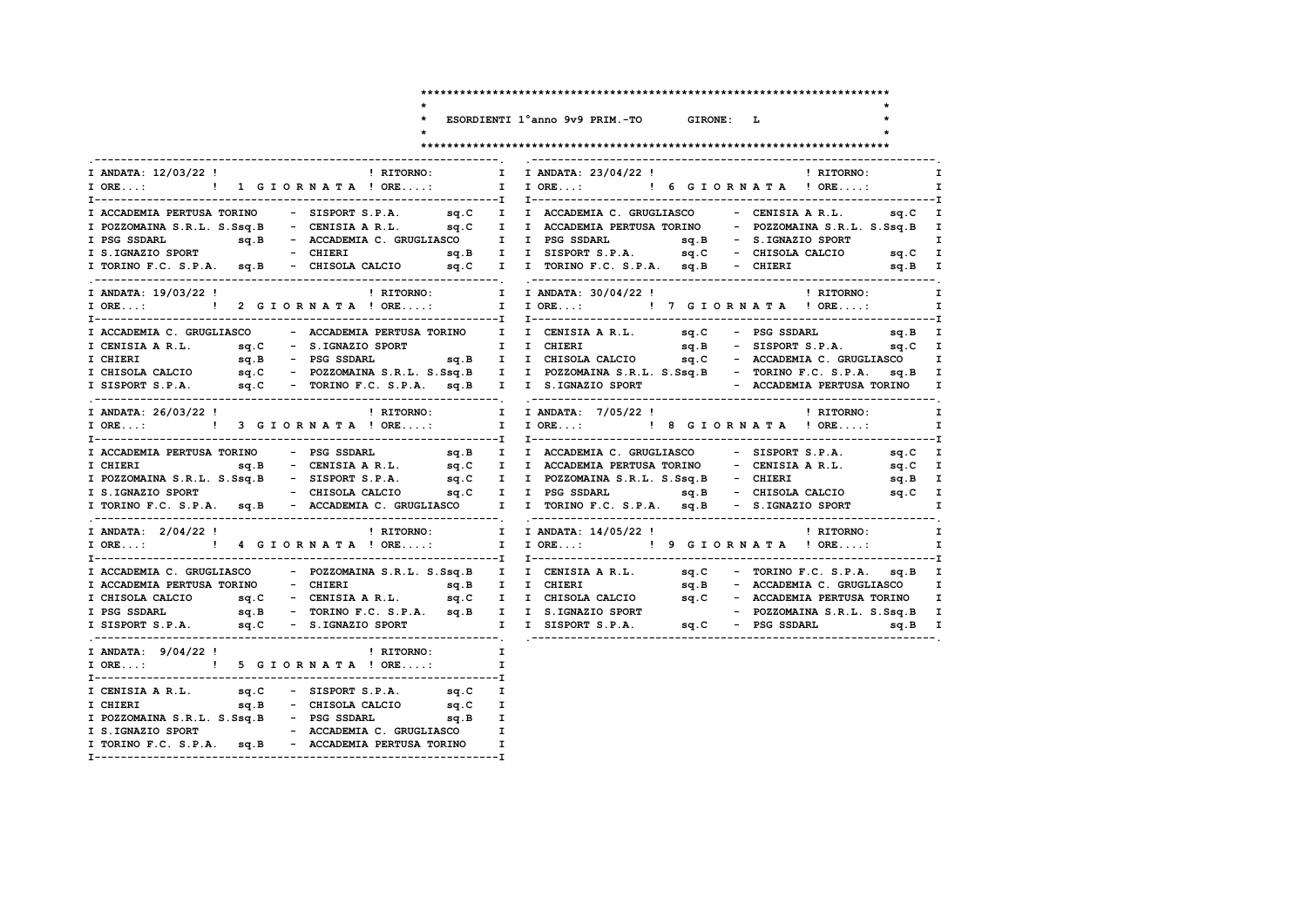| ** ELENCO CAMPI DA GIOCO **<br>PIEMONTE V.AOSTA   ** ESORDIENTI 1°anno 9v9 PRIM.-TO GIRONE: L<br>I CAMPOI DENOMINAZIONE CAMPO | LOCALITA' CAMPO                                                                                                                                                                                                                                              |                                                 |                         |                                                                                                                                                                                                                                                                                                                      |
|-------------------------------------------------------------------------------------------------------------------------------|--------------------------------------------------------------------------------------------------------------------------------------------------------------------------------------------------------------------------------------------------------------|-------------------------------------------------|-------------------------|----------------------------------------------------------------------------------------------------------------------------------------------------------------------------------------------------------------------------------------------------------------------------------------------------------------------|
|                                                                                                                               |                                                                                                                                                                                                                                                              |                                                 |                         |                                                                                                                                                                                                                                                                                                                      |
|                                                                                                                               |                                                                                                                                                                                                                                                              |                                                 | ORA   INDIRIZZO         |                                                                                                                                                                                                                                                                                                                      |
| 906   SINTETICO "LINGOTTO"                                                                                                    | TORINO                                                                                                                                                                                                                                                       |                                                 | 14:30   VIA GENOVA, 161 |                                                                                                                                                                                                                                                                                                                      |
|                                                                                                                               | TORINO                                                                                                                                                                                                                                                       |                                                 |                         |                                                                                                                                                                                                                                                                                                                      |
|                                                                                                                               | PINO TORINESE                                                                                                                                                                                                                                                |                                                 |                         |                                                                                                                                                                                                                                                                                                                      |
|                                                                                                                               | TORINO                                                                                                                                                                                                                                                       |                                                 |                         |                                                                                                                                                                                                                                                                                                                      |
|                                                                                                                               |                                                                                                                                                                                                                                                              |                                                 |                         |                                                                                                                                                                                                                                                                                                                      |
|                                                                                                                               | TORINO                                                                                                                                                                                                                                                       |                                                 |                         |                                                                                                                                                                                                                                                                                                                      |
|                                                                                                                               | TORINO                                                                                                                                                                                                                                                       |                                                 |                         |                                                                                                                                                                                                                                                                                                                      |
|                                                                                                                               | CHIERI                                                                                                                                                                                                                                                       |                                                 |                         |                                                                                                                                                                                                                                                                                                                      |
|                                                                                                                               | <b>VINOVO</b>                                                                                                                                                                                                                                                |                                                 |                         |                                                                                                                                                                                                                                                                                                                      |
|                                                                                                                               | TORINO                                                                                                                                                                                                                                                       |                                                 |                         |                                                                                                                                                                                                                                                                                                                      |
|                                                                                                                               | 673   SINTETICO "POZZOMAINA"<br>418   FERRINI<br>9057   SINTETICO ADB C9 S.IGNAZIO<br>9057   SINTETICO ADB C9 S.IGNAZIO<br>654   SINTETICO "CENISIA"<br>3701   SINTETICO ADB C7 ROSATO<br>909   SINTETICO "DINO MAROLA"<br>658   SINTETICO "ALESSIO PARLATO" | 9052   SINTETICO ADB C9 ORBASSANO N.1 ORBASSANO |                         | DOM   9:30   VIA MONTE ORTIGARA 78<br>  16:30   VIA VALLE MIGLIORETTI 36<br>  16:00   VIA MONFALCONE 150<br>  16:00   VIA GOZZANO 11<br>  14:30   VIA MONFALCONE 150<br>DOM   17:00   VIA REVELLO<br>DOM   9:00   STRADA ANDEZENO, 76<br>DOM   15:30   VIA DEL CASTELLO, 3<br>DOM   10:00   STRADA DELLE CACCE 38/22 |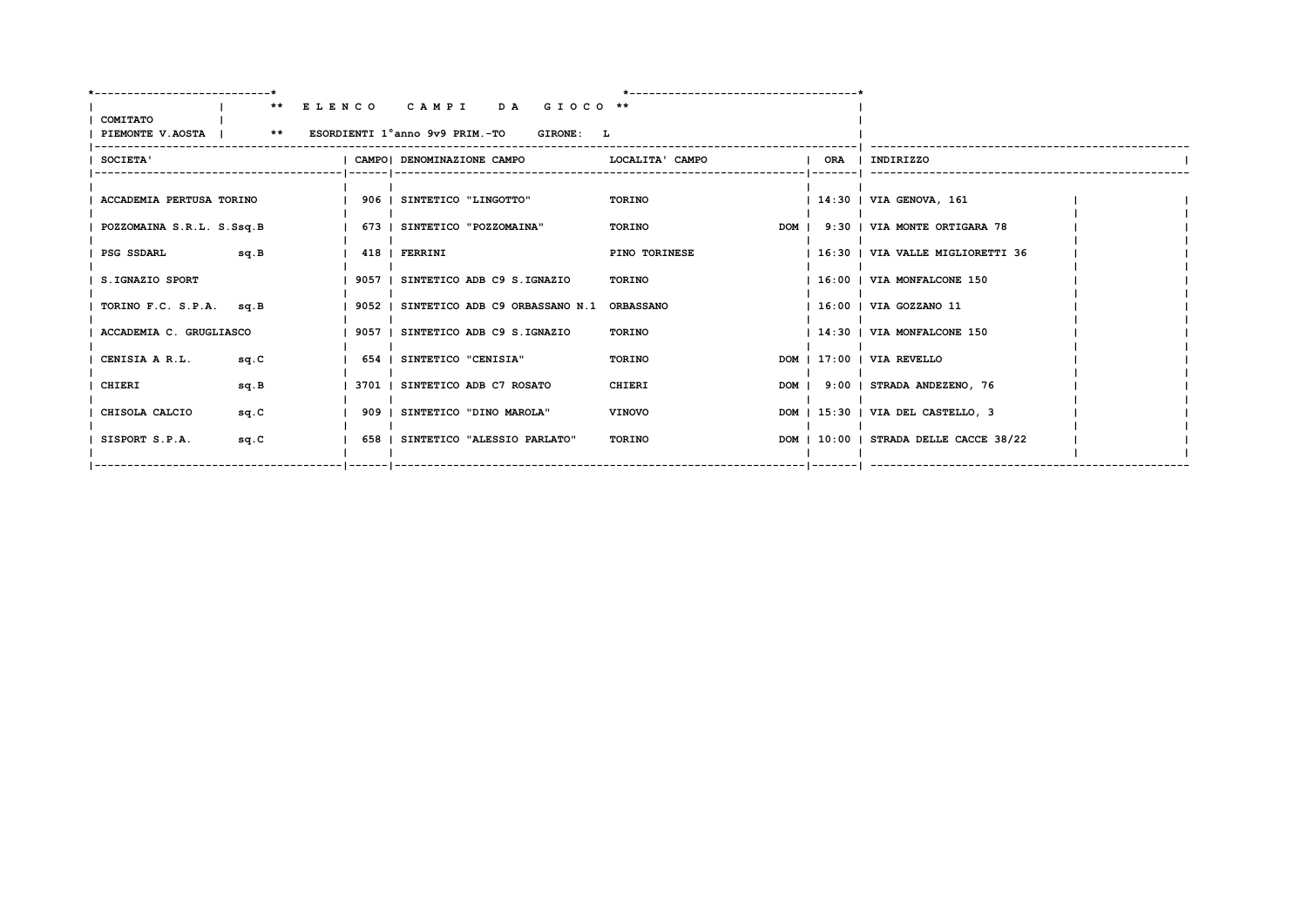| ESORDIENTI 1°anno 9v9 PRIM.-TO |  | GIRONE: M |  |
|--------------------------------|--|-----------|--|

 $\star$ 

 $\star$ 

 $\star$ 

### 

| I ANDATA: 12/03/22 !<br>! RITORNO:<br>I ORE: ! 1 G I O R N A T A ! ORE:                                                                                                                                                                                                                                                                           | I ANDATA: 23/04/22 ! PITORNO:<br>$\mathbf{I}$<br>I.<br>I I ORE: ! 6 G I O R N A T A ! ORE:<br>$\mathbf{I}$                                                                                                                               |
|---------------------------------------------------------------------------------------------------------------------------------------------------------------------------------------------------------------------------------------------------------------------------------------------------------------------------------------------------|------------------------------------------------------------------------------------------------------------------------------------------------------------------------------------------------------------------------------------------|
| I RANGERS SAVONERA COLLsq.B - ROSTA CALCIO sq.C I I VALDRUENTO<br>I Riposa - SKILLSTAR                                                                                                                                                                                                                                                            | $\mathbf{I}$<br>$\mathbf{I}$<br>$\mathbf{I}$<br>- ROSTA CALCIO sq.C I                                                                                                                                                                    |
|                                                                                                                                                                                                                                                                                                                                                   | I ANDATA: 30/04/22 !<br>$\mathbf{I}$<br>! RITORNO: ! RITORNO: ! RITORNO: ! PANDATA: 30/04/22! ! ! ANDATA: 19/03/22! ! ! RITORNO: ! ! PANDATA: 30/04/22<br>!  I DRE: ! ! 7 GIORNATA! ORE: ! ! 2 GIORNATA! ORE: ! ! I ORE:<br>$\mathbf{I}$ |
|                                                                                                                                                                                                                                                                                                                                                   | - POL.AD UNION BB VALLESUSA I<br>I ROSTA CALCIO 5q.C - F.C. SAUZE D OULX I I F.C. SAUZE D OULX - RANGERS SAVONERA COLLSq.B I<br>I Riposa - AVIGLIANESE               I I       Riposa - ALPIGNANO           sq.B   I                     |
| I ANDATA: 26/03/22 !                                                                                                                                                                                                                                                                                                                              | $\mathbf{I}$                                                                                                                                                                                                                             |
| sq.B - POL.AD UNION BB VALLESUSA I I ALPIGNANO<br>I ALPIGNANO<br>I F.C. SAUZE DOULX - VALDRUENTO - T I DON BOSCO RIVOLI - VALDRUENTO                                                                                                                                                                                                              | sq.B - AVIGLIANESE<br>$\mathbf{I}$<br>I.                                                                                                                                                                                                 |
| I ANDATA: 2/04/22 !                                                                                                                                                                                                                                                                                                                               | ! RITORNO: I I ANDATA: 14/05/22 !<br>! RITORNO: I<br>I ORE:  1 I ORE: I JORE: I JORE: I JORE: I JORE: I                                                                                                                                  |
| I ALPIGNANO sq.B - SKILLSTAR                                                                                                                                                                                                                                                                                                                      | - RANGERS SAVONERA COLLsq.B I<br>I I AVIGLIANESE<br>sq.B I<br>- DON BOSCO RIVOLI I                                                                                                                                                       |
| I ANDATA: $9/04/22$ ! PRITORNO:<br>I ORE: ! 5 G I O R N A T A ! ORE:                                                                                                                                                                                                                                                                              | $\mathbf{I}$ and $\mathbf{I}$<br>$\mathbf{I}$                                                                                                                                                                                            |
| $\begin{tabular}{lllllllllllll} \texttt{I AVIGLIMESE} & & & & & & \texttt{VALDRUENTO} & & & & \texttt{I}\\ \texttt{I F.C. SAUZE D OUTX} & & & & & - & \texttt{POL.AD UNION BB VALLESUSA} & & \texttt{I} \end{tabular}$<br>I RANGERS SAVONERA COLLSQ.B - ALPIGNANO sq.B I<br>- ROSTA CALCIO sq.C I<br>I SKILLSTAR<br>I Riposa - DON BOSCO RIVOLI I |                                                                                                                                                                                                                                          |

 $\ddot{\phantom{1}}$ 

 $\ddot{\phantom{0}}$ 

 $\star$